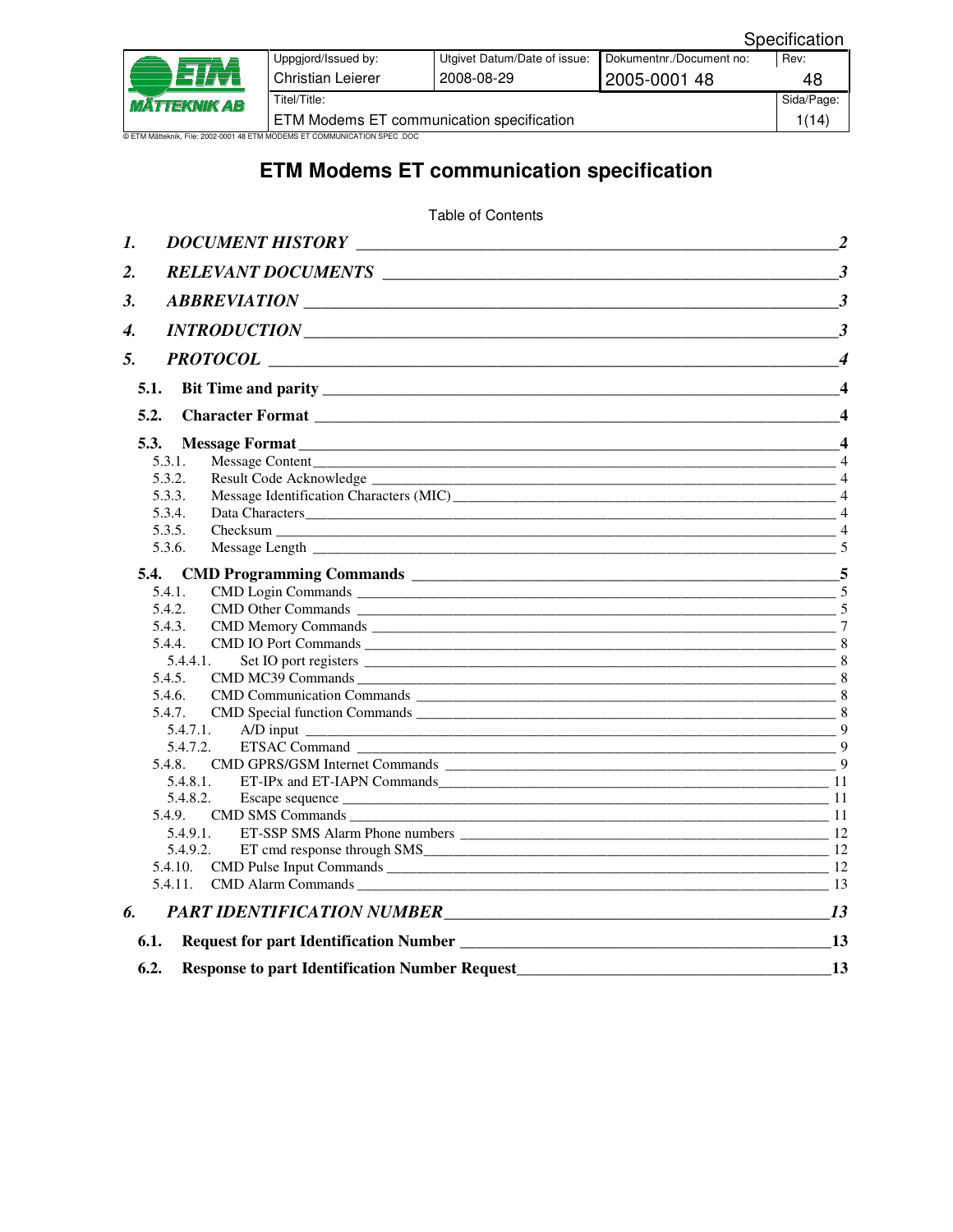| Specification |  |
|---------------|--|
|               |  |

| <i><b>MÄTTEKNIK AB</b></i>                                                | Uppgjord/Issued by:<br>Christian Leierer  | Utgivet Datum/Date of issue:<br>2008-08-29 | Dokumentnr./Document no:<br>2005-0001 48 | Rev:<br>48 |
|---------------------------------------------------------------------------|-------------------------------------------|--------------------------------------------|------------------------------------------|------------|
|                                                                           | Titel/Title:                              |                                            |                                          | Sida/Page: |
|                                                                           | ETM Modems ET communication specification |                                            |                                          | 2(14)      |
| © ETM Mätteknik, File: 2002-0001 48 ETM MODEMS ET COMMUNICATION SPEC .DOC |                                           |                                            |                                          |            |

# **1. DOCUMENT HISTORY**

| Rev.            | <b>Date</b>      | <b>Issued by</b>         | <b>Description</b>                                       |
|-----------------|------------------|--------------------------|----------------------------------------------------------|
| 01              | 2002-03-04       | <b>Christian Leierer</b> | Original version, First issue                            |
| 02              | 2002-05-21       | <b>Christian Leierer</b> | Change of protocol parameters. Add ET message functions. |
| 03              | 2002-08-17       | <b>Christian Leierer</b> | Change of protocol parameters. Add ET message functions. |
| 04              | 2002-08-21       | <b>Christian Leierer</b> | Change of protocol parameters. Add ET message functions. |
| 05              | 2002-09-19       | Christian Leierer        | Change of protocol parameters. Add ET message functions. |
| 06              | $2002 - 12 - 30$ | Christian Leierer        | Change of protocol parameters. Add ET message functions. |
| 07              | 2003-02-10       | <b>Christian Leierer</b> | Change of protocol parameters. Add ET message functions. |
| $\overline{08}$ | 2003-02-25       | <b>Christian Leierer</b> | Change of protocol parameters. Add ET message functions. |
| 09              | 2003-03-18       | <b>Christian Leierer</b> | Change of protocol parameters. Add ET message functions. |
| 10              | 2003-04-14       | <b>Christian Leierer</b> | Change of protocol parameters. Add ET message functions. |
| 11              | 2003-04-23       | Christian Leierer        | Change of protocol parameters. Add ET message functions. |
| 12              | 2003-05-06       | <b>Christian Leierer</b> | Change of protocol parameters. Add ET message functions. |
| 13              | 2003-08-20       | Christian Leierer        | Change of protocol parameters. Add ET message functions. |
| 14              | 2003-09-04       | <b>Christian Leierer</b> | Change of protocol parameters. Add ET message functions. |
| 15              | 2003-09-24       | Christian Leierer        | Change of protocol parameters. Add ET message functions. |
| 16              | 2003-10-28       | <b>Christian Leierer</b> | Change of protocol parameters. Add ET message functions. |
| 17              | 2003-11-06       | Christian Leierer        | Change of protocol parameters. Add ET message functions. |
| 18              | 2003-11-12       | <b>Christian Leierer</b> | Change of protocol parameters. Add ET message functions. |
| 19              | 2003-12-01       | <b>Christian Leierer</b> | Change of protocol parameters. Add ET message functions. |
| $\overline{20}$ | $2003 - 12 - 19$ | <b>Christian Leierer</b> | Change of protocol parameters. Add ET message functions. |
| $\overline{21}$ | 2004-01-21       | <b>Christian Leierer</b> | Change of protocol parameters. Add ET message functions. |
| $\overline{22}$ | 2004-03-15       | Christian Leierer        | Change of protocol parameters. Add ET message functions. |
| 23              | 2004-04-19       | <b>Christian Leierer</b> | Change of protocol parameters. Add ET message functions. |
| 24              | 2004-05-12       | Christian Leierer        | Change of protocol parameters. Add ET message functions. |
| 25              | 2004-06-24       | <b>Christian Leierer</b> | Change of protocol parameters. Add ET message functions. |
| 26              | 2004-08-25       | <b>Christian Leierer</b> | Change of protocol parameters. Add ET message functions. |
| 27              | 2004-09-17       | <b>Christian Leierer</b> | Change of protocol parameters. Add ET message functions. |
| $\overline{28}$ | 2004-09-21       | <b>Christian Leierer</b> | Change of protocol parameters. Add ET message functions. |
| 29              | 2004-10-01       | <b>Christian Leierer</b> | Change of protocol parameters. Add ET message functions. |
| 30              | 2004-10-18       | <b>Christian Leierer</b> | Change of protocol parameters. Add ET message functions. |
| 31              | 2004-11-08       | <b>Christian Leierer</b> | Change of protocol parameters. Add ET message functions. |
| 32              | 2004-11-12       | Christian Leierer        | Change of protocol parameters. Add ET message functions. |
| 33              | 2004-12-06       | Christian Leierer        | Change of protocol parameters. Add ET message functions. |
| 34              | 2005-02-07       | Christian Leierer        | Change of protocol parameters. Add ET message functions. |
| $\overline{35}$ | 2005-04-20       | Christian Leierer        | Change of protocol parameters. Add ET message functions. |
| 36              | 2005-06-23       | Christian Leierer        | Change of protocol parameters. Add ET message functions. |
| $\overline{37}$ | 2005-06-30       | Christian Leierer        | Change of protocol parameters. Add ET message functions. |
| 38              | 2005-09-02       | <b>Christian Leierer</b> | Change of protocol parameters. Add ET message functions. |
| 39              | 2006-02-06       | Christian Leierer        | Change of protocol parameters. Add ET message functions. |
| 40              | 2006-04-25       | <b>Christian Leierer</b> | Change of protocol parameters. Add ET message functions. |
| $\overline{41}$ | 2006-06-26       | <b>Christian Leierer</b> | Change of protocol parameters. Add ET message functions. |
| 42              | 2006-07-07       | Christian Leierer        | Change of protocol parameters. Add ET message functions. |
| 43              | 2006-11-20       | <b>Christian Leierer</b> | Change of protocol parameters. Add ET message functions. |
| 44              | 2007-02-20       | Christian Leierer        | Change of protocol parameters. Add ET message functions. |
| 45              | 2007-06-07       | <b>Christian Leierer</b> | Change of protocol parameters. Add ET message functions. |
| 46              | 2007-10-01       | Christian Leierer        | Change of protocol parameters. Add ET message functions. |
| 47              | 2008-04-04       | <b>Christian Leierer</b> | Change of protocol parameters. Add ET message functions. |
| 48              | 2008-08-29       | Christian Leierer        | Change of protocol parameters. Add ET message functions. |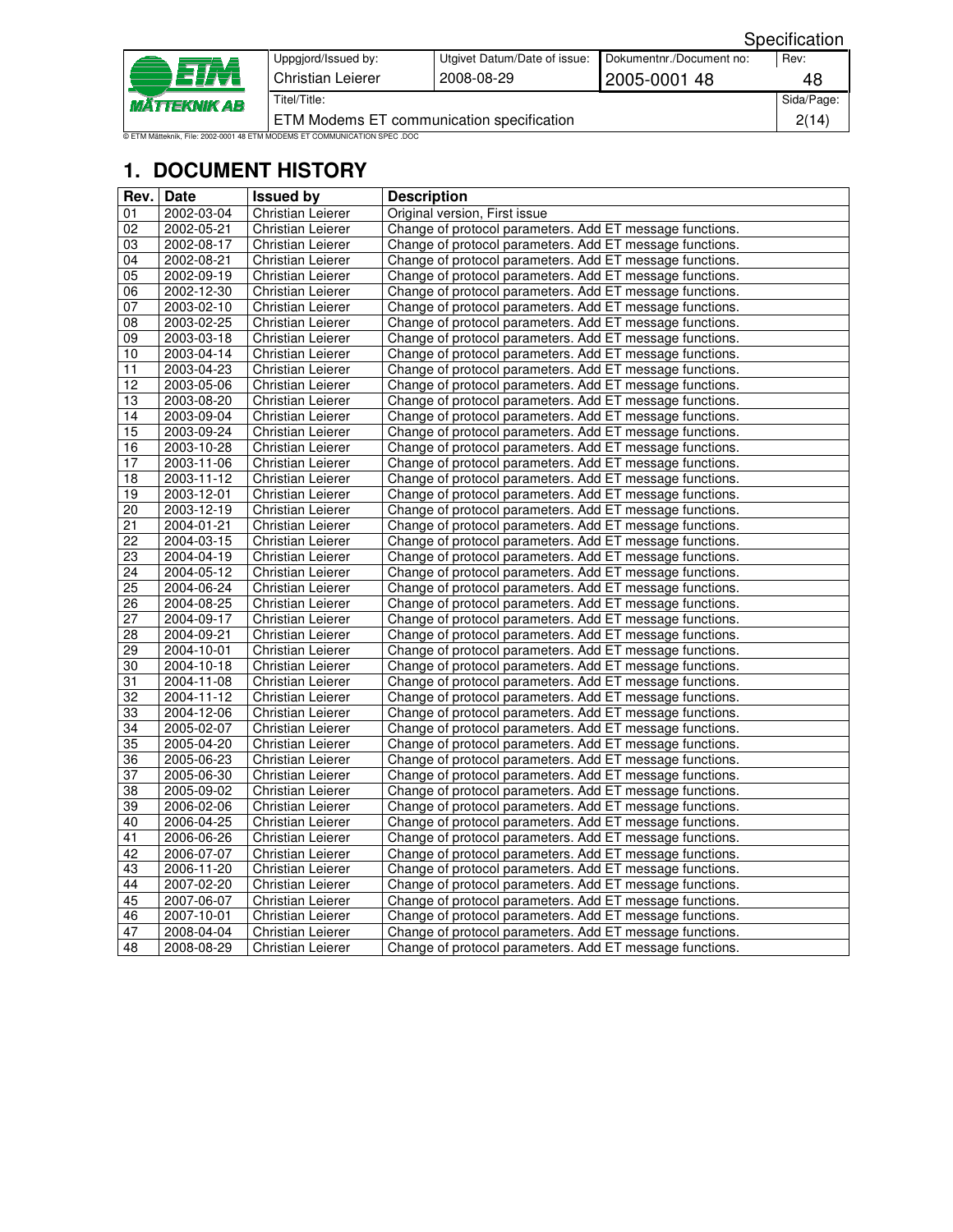|                                                                      |                                           |                              |                          | Specification |  |
|----------------------------------------------------------------------|-------------------------------------------|------------------------------|--------------------------|---------------|--|
| n 2 <i>17</i> 71<br>TTEKNIK AB                                       | Uppgjord/Issued by:                       | Utgivet Datum/Date of issue: | Dokumentnr./Document no: | Rev:          |  |
|                                                                      | Christian Leierer                         | 2008-08-29                   | 2005-0001 48             | 48            |  |
|                                                                      | Titel/Title:                              |                              |                          | Sida/Page:    |  |
|                                                                      | ETM Modems ET communication specification |                              |                          | 3(14)         |  |
| ätteknik. File: 2002-0001 48 FTM MODEMS ET COMMLINICATION SPEC. DOC. |                                           |                              |                          |               |  |

# **2. RELEVANT DOCUMENTS**

The appendices and documents listed below are of essential value for the understanding of this document.

#### **Appendices**

No. Document no. Title

/1/

#### **Document**

Ref. Document no. Title

[1]

# **3. ABBREVIATION**

| EEPROM | Electrical Erasable Program Read Only Memory                          |
|--------|-----------------------------------------------------------------------|
| UART   | Universal Asynchrony Receive Transmit                                 |
| СR     | Carriage Return                                                       |
| LF     | Line Feed                                                             |
| СT     | Configuration Tool                                                    |
|        | ETM Modem ETM 9Series(ETM9550, ETM9560, ETM9660, ETM9900 and ETM9800) |

# **4. INTRODUCTION**

ETM Modem is a GSM/GPRS modem with a microcontroller interface, which is configurable to control outputs and read inputs. The GSM/GPRS engine, which is a Siemens MC39i or HC25 device, uses AT commands. The ETM Modem device is equipped with an EEPROM that must be programmed with data for the functions of the modem.

The data in the EEPROM shall be for example alarm messages, telephone numbers, port in- and output status, baudrate, id numbers and user passwords.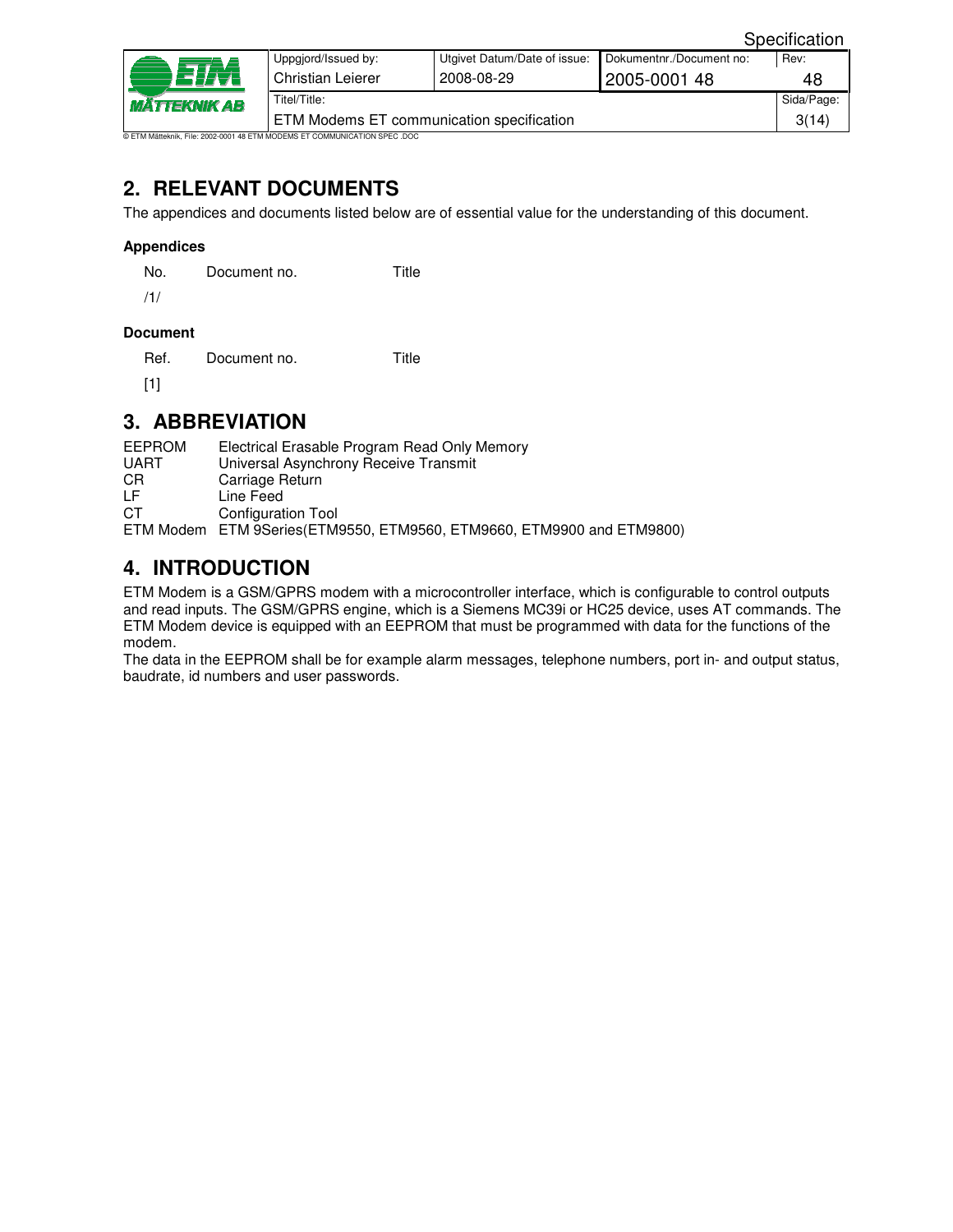| <i><b>MÄTTEKNIK AB</b></i>                                                | Uppgjord/Issued by:                       | Utgivet Datum/Date of issue: | Dokumentnr./Document no: | Rev:       |  |
|---------------------------------------------------------------------------|-------------------------------------------|------------------------------|--------------------------|------------|--|
|                                                                           | Christian Leierer                         | 2008-08-29                   | 2005-0001 48             | 48         |  |
|                                                                           | Titel/Title:                              |                              |                          | Sida/Page: |  |
|                                                                           | ETM Modems ET communication specification |                              |                          | 4(14)      |  |
| © ETM Mätteknik, File: 2002-0001 48 ETM MODEMS ET COMMUNICATION SPEC .DOC |                                           |                              |                          |            |  |

# **5. PROTOCOL**

## **5.1. Bit Time and parity**

Different baudrates will be used:

| Baudrate          | Bit time                                     | <b>Baudrate</b>   | Bit time                              |
|-------------------|----------------------------------------------|-------------------|---------------------------------------|
| (bits per second) |                                              | (bits per second) |                                       |
| 110               | 9.09 ms $\pm$ 0.5 % ( $\pm$ 45.45 $\mu$ s)   | 9600              | 104.17 $\mu$ s ± 0.5 % (± 520 ns)     |
| 300               | 3.33 ms $\pm$ 0.5 % ( $\pm$ 16.67 us)        | 19200             | 52.08 $\mu$ s ± 0.5 % ( $\pm$ 260 ns) |
| 1200              | 833.33 $\mu$ s ± 0.5 % ( $\pm$ 4.17 $\mu$ s) | 38400             | 26.04 $\mu$ s ± 0.5 % ( $\pm$ 130 ns) |
| 2400              | 416.67 $\mu$ s ± 0.5 % ( $\pm$ 2.08 $\mu$ s) | 57600             | 17.36 $\mu$ s ± 0.5 % ( $\pm$ 90 ns)  |
| 4800              | 208.33 $\mu$ s ± 0.5 % ( $\pm$ 1.04 $\mu$ s) | 115200            | 8.68 $\mu$ s ± 0.5 % ( $\pm$ 45 ns)   |

Parity and number of data bits

| 8N1        | 8 data bits, no parity, 1 stop bit   |
|------------|--------------------------------------|
| 8E1        | 8 data bits, even parity, 1 stop bit |
| 7E1        | 7 data bits, even parity, 1 stop bit |
| <b>8O1</b> | 8 data bits, odd parity, 1 stop bit  |

## **5.2. Character Format**

A character shall consist of 10 bit times. The first bit shall always be a low logic level and is called the start bit. The last  $(10<sup>th</sup>)$  bit shall always be a high logic level and is called the stop bit.

This convention is consistent with standard UART operation. The remaining eight centre bits are data bits that are transmitted with the least significant bit (LSB) first.

## **5.3. Message Format**

#### **5.3.1. Message Content**

A message appearing on the communication line shall consist of the following:

- Message Identification Characters (MIC)
- Data Characters
- (Checksum)

A message shall always be preceded by a carriage return ( <CR> )

## **5.3.2. Result Code Acknowledge**

Response from ET message is in the following format <CR><LF> <Text> <CR><LF> or Numeric code<CR> If System is busy when sending ET message or sending "---" then "**BUSY**" will be returned.

## **5.3.3. Message Identification Characters (MIC)**

The first character of every message must be a MIC. The MIC is associated with a start of special commands. The MIC is a two-byte field, thus each byte a range of 0 to 255.

## **5.3.4. Data Characters**

Data characters shall be characters that convey the intelligence of the message and shall conform to the character format as defined in ch 5.2. The eight bit data character may be given any value from 0 to 255.

## **5.3.5. Checksum**

The last character of each message shall be the two complements of the sum at the MIC and the data characters. Simple message error detection may be implemented by adding the checksum to the sum of all previous message characters (including the MIC). The eight bit sum will be zero, neglecting the CARRY, for a correctly received message.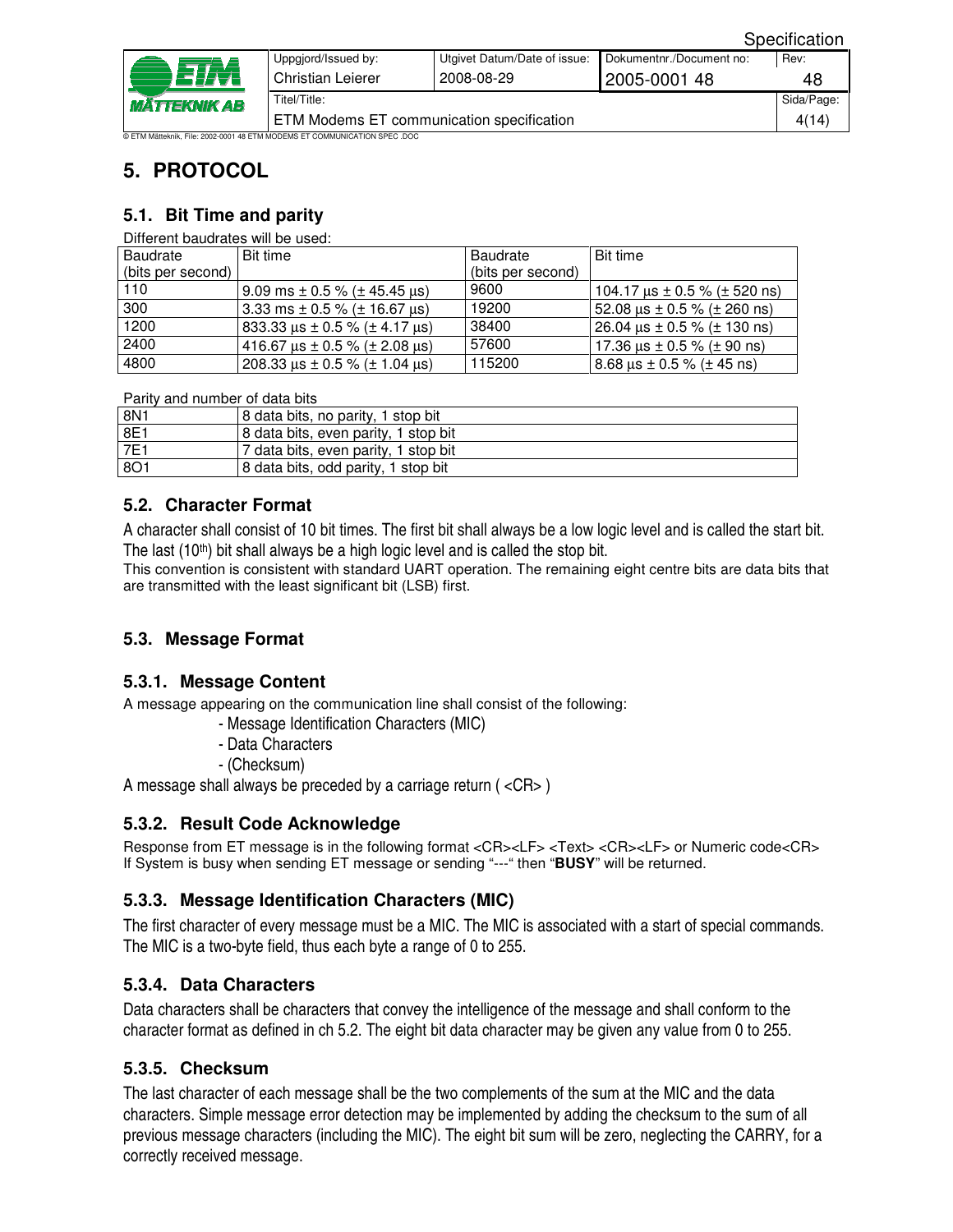|                                                                           | Uppgjord/Issued by:                       | Utgivet Datum/Date of issue: | Dokumentnr./Document no: | Rev:       |  |
|---------------------------------------------------------------------------|-------------------------------------------|------------------------------|--------------------------|------------|--|
| ETM<br><i><b>MÄTTEKNIK AB</b></i>                                         | Christian Leierer                         | 2008-08-29                   | 2005-0001 48             | 48         |  |
|                                                                           | Titel/Title:                              |                              |                          | Sida/Page: |  |
|                                                                           | ETM Modems ET communication specification |                              |                          | 5(14)      |  |
| ETM Mätteknik. File: 2002-0001 48 FTM MODEMS ET COMMI INICATION SPEC. DOC |                                           |                              |                          |            |  |

## **5.3.6. Message Length**

Total message length, including MIC and checksum, shall not exceed 528 characters. Messages longer than 528 characters may also be broken up into several separate messages of 528 or fewer characters.

|  |  | Table 1: MIC:s Assignments in ETM data communication used by ETM Mätteknik AB |  |  |  |
|--|--|-------------------------------------------------------------------------------|--|--|--|
|--|--|-------------------------------------------------------------------------------|--|--|--|

| <b>ETM Device</b>                  | <b>Description</b>           | <b>MIC</b>        |
|------------------------------------|------------------------------|-------------------|
| $Port \leftrightarrow ETM$ Modem   | <b>Port terminal to MCU</b>  | "ET", (69, 84) or |
| Module $\leftrightarrow$ ETM Modem | <b>GSM/GPRS modem to MCU</b> | "et", (101, 116)  |

## **5.4. CMD Programming Commands**

The CMD numbers are the first bytes of data in the message.

| <b>COMMAND</b>             | <b>PID</b> | <b>PID</b>  | <b>CMD</b>           | <b>CMD</b>  |             |                    |                    |      | <b>Example</b>     |
|----------------------------|------------|-------------|----------------------|-------------|-------------|--------------------|--------------------|------|--------------------|
| <b>Enter User Password</b> | 'E' (69)   | 'T' (84)    | P' (80)              | W(87)       | $'$ =' (61) |                    | Password           |      | ETPW="********"    |
|                            | or         | or          | or                   | or          |             | (Max 7 characters) |                    |      |                    |
|                            | 'e'(101)   | 't' (116)   | p'(112)              | w'(119)     |             |                    |                    |      |                    |
| Set User Password          | 'E' (69)   | T' (84)     | S' (83)              | 'P'<br>(80) | W(87)       | $' = (61)$         | New Password       |      | ETSPW="*********"  |
|                            | or         | or          | or                   | or          | .or         |                    | (Max 7 characters) |      |                    |
|                            | 'e'(101)   | 't' (116)   | 's'(115)             | p'(112)     | w'(119)     |                    |                    |      |                    |
| Login for R/W              | Έ<br>(69)  | 'T'<br>(84) | $\mathbb{L}$<br>(76) | T(73)       | $' =' (61)$ | Three letters      |                    |      | <b>ETLI=CLE</b>    |
| <b>EEPROM</b>              | or         | or          | or                   | or          |             | initials           |                    |      |                    |
|                            | 'e'(101)   | T(116)      | T(108)               | $'i'$ (105) |             |                    |                    |      |                    |
| Login for R/W              | "LAST LI"  |             |                      |             | $' =' (61)$ | Three letters      |                    | Date | <b>LAST LI=HBA</b> |
| EEPROM, accepted           |            |             |                      |             |             | initials           |                    |      | 4 Byte Date        |

## **5.4.1. CMD Login Commands**

## **5.4.2. CMD Other Commands**

| <b>COMMAND</b>       | <b>PID</b>                                             | <b>PID</b> | <b>CMD</b>                             |                                                        |                 |            |                     | <b>Example</b>           |  |  |  |
|----------------------|--------------------------------------------------------|------------|----------------------------------------|--------------------------------------------------------|-----------------|------------|---------------------|--------------------------|--|--|--|
| <b>ETM Modem</b>     | 'E' (69)                                               | 'T' (84)   | T(73)                                  |                                                        |                 |            | <b>ETI</b>          |                          |  |  |  |
| information          | or                                                     | or         | <b>or</b>                              |                                                        |                 |            |                     |                          |  |  |  |
|                      | 'e' (101)                                              |            | $i'$ (116) $i'$ (105)                  |                                                        |                 |            |                     |                          |  |  |  |
| Response information | ID:"ID string"                                         |            |                                        |                                                        |                 |            |                     |                          |  |  |  |
| from Information     |                                                        |            | RTC: - Real Time Clock (Date and Time) |                                                        |                 |            |                     |                          |  |  |  |
| memory               |                                                        |            |                                        | REFDATE: - Reference date, Day counter                 |                 |            |                     |                          |  |  |  |
|                      |                                                        |            | TOTAL: - Total time since start        |                                                        |                 |            |                     |                          |  |  |  |
|                      | <b>RSTIN: - Time to SW reset</b>                       |            |                                        |                                                        |                 |            |                     |                          |  |  |  |
|                      |                                                        |            |                                        | RC SW: PU: - Reset counter SW / Power Up               |                 |            |                     |                          |  |  |  |
|                      | SW#: - Software number                                 |            |                                        |                                                        |                 |            |                     |                          |  |  |  |
|                      |                                                        |            |                                        | HW#: - 95*Hardware number (96* if ETM9600)             |                 |            |                     |                          |  |  |  |
|                      | SIGNAL: n MIN: MAX: - Signal strength real / min / max |            |                                        |                                                        |                 |            |                     |                          |  |  |  |
|                      | SUPPL VOLT: - Supply voltage(V)                        |            |                                        |                                                        |                 |            |                     |                          |  |  |  |
|                      | CHAN: RS: dBm: LAC: CELL: - Cell information           |            |                                        |                                                        |                 |            |                     |                          |  |  |  |
|                      |                                                        |            | MTemp: - Module Temperature(degC)      |                                                        |                 |            |                     |                          |  |  |  |
|                      | CID: - Configuration ID                                |            |                                        |                                                        |                 |            |                     |                          |  |  |  |
|                      |                                                        |            |                                        | IMEI#: Request International Mobile Equipment Identity |                 |            |                     |                          |  |  |  |
| Echo ON/OFF          | 'E' (69)                                               | 'T' (84)   | 'E' (69)                               | $0' =$ off                                             |                 |            |                     | ETE <sub>0</sub>         |  |  |  |
|                      | <b>or</b>                                              | or         | <b>or</b>                              | $'1' = 0n$                                             |                 |            |                     | Echo off                 |  |  |  |
|                      | 'e' (101)                                              | T(116)     | 'e' (101)                              |                                                        |                 |            |                     |                          |  |  |  |
| <b>ETM Modem</b>     | 'E' (69)                                               | 'T' (84)   | $'L'$ (76)                             | P' (80)                                                | P' (80)         | $'=' (61)$ | w.a                 | ETLPP=0,0 Low power      |  |  |  |
| Low power            | <b>or</b>                                              | or         | <b>or</b>                              | <b>or</b>                                              | <b>or</b>       |            | w= Low power on/off | mode is off              |  |  |  |
| Mode Period time     | 'e' (101)                                              | 't' (116)  | T(108)                                 | p'(112)                                                | <b>p</b> ' 112) |            | $(0=OFF/1=ON)$      | ETLPP=1,10 Wake up on    |  |  |  |
|                      |                                                        |            |                                        |                                                        |                 |            | a = Min Awake       | the SWT 5 timer and stay |  |  |  |
|                      |                                                        |            |                                        |                                                        |                 |            | time(min)           | awake min 10min          |  |  |  |
|                      |                                                        |            |                                        |                                                        |                 |            |                     |                          |  |  |  |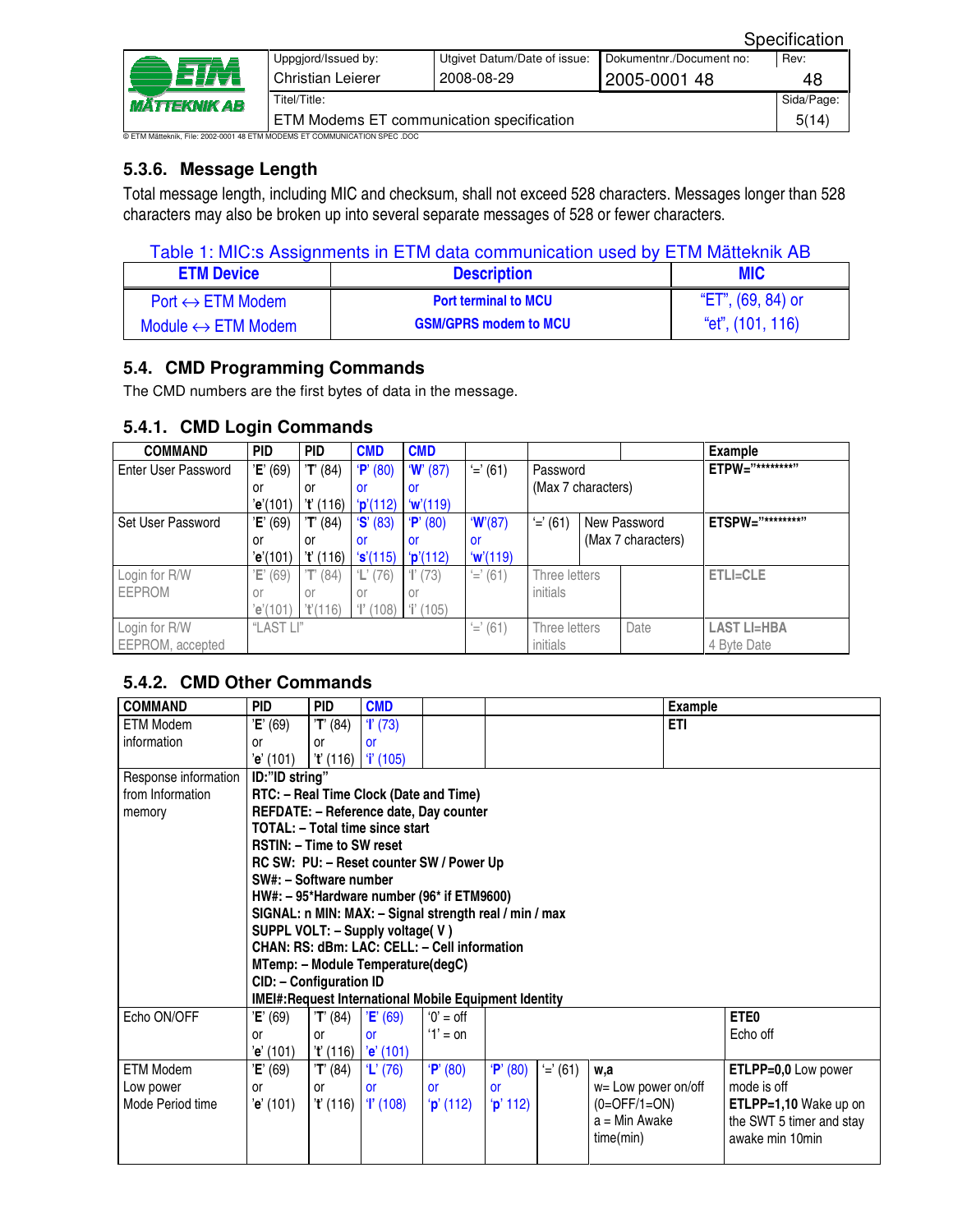| ETM                        | Uppgjord/Issued by:<br><b>Christian Leierer</b>                           | Utgivet Datum/Date of issue:<br>2008-08-29 | Dokumentnr./Document no:<br>2005-0001 48 | Rev:<br>48 |  |  |  |  |
|----------------------------|---------------------------------------------------------------------------|--------------------------------------------|------------------------------------------|------------|--|--|--|--|
| <i><b>MÄTTEKNIK AB</b></i> | Titel/Title:                                                              |                                            |                                          |            |  |  |  |  |
|                            | ETM Modems ET communication specification                                 |                                            |                                          |            |  |  |  |  |
|                            | © ETM Mätteknik, File: 2002-0001 48 ETM MODEMS ET COMMUNICATION SPEC .DOC |                                            |                                          |            |  |  |  |  |

| (61)<br>d=Day, h=Hour<br>0r<br>or<br>or<br>or<br><b>or</b><br><b>or</b><br>'t' (116)<br>'s'(115)<br>r(114)<br>T(116)<br>$C'$ (99)<br>m=Minute<br>'e' (101)<br>s=Second<br>'S' (83)<br>H' (82)<br>$'=' (61)$<br>ETSRD=04-04-08<br>Set reference date<br>'E' (69)<br>'T' (84)<br>D' (68)<br>yy-mm-dd<br>y=year, m=month<br>or<br>0r<br><b>or</b><br><b>or</b><br>or<br>'s'(115)<br>r(114)<br>'d'(100)<br>$d = day$<br>'e' (101)<br>'t' (116)<br>ETP <sub>0</sub><br>$\overline{E}$ ' (69)<br>$\overline{T}$ <sup>'</sup> (84)<br>$0'$ = Response off<br>Print Info Response<br>P' (80)<br>Info Response print off<br>'1' = Response on<br>0r<br><b>or</b><br>or<br>'t' (116)<br>p'(112)<br>'e' (101)<br>$E'$ (69)<br>$\overline{T}$ <sup>'</sup> (84)<br>$\overline{P}$ <sup>(80)</sup><br>H' (82)<br>'0' = Result print off<br>ETPR0<br><b>Print Result</b><br>'1' = Result print on<br>Result print off<br>or<br>or<br>or<br>or<br>r(114)<br>'e' (101)<br>'t' (116)<br>$'p'$ (112)<br>$\overline{P'}(80)$<br>'0' = Message print off<br>ETPM0<br>'E' (69)<br>W(77)<br><b>Print Message</b><br>'T' (84)<br>'1' = Message print on<br>Message print off<br>or<br>0r<br><b>or</b><br>or<br>'m'(109)<br>$'p'$ (112)<br>'e' (101)<br>'t' (116)<br>Set Result code<br>'E' (69)<br>'T' (84)<br>S' (83)<br>H' (82)<br>'0' = Short format, numeric<br>P' (80)<br>When ETPSR0 - 0 <cr><br/>When ETPSR1 -<br/>format<br/>code<br/>0r<br/>0r<br/><b>or</b><br/><b>or</b><br/>or<br/><cr><lf>&lt;"OK"&gt;<cr><lf><br/>'s'(115)<br/>r'(114)<br/>'1' = Long format, text<br/>'e' (101)<br/>'t' (116)<br/><math>'p'</math> (112)<br/>Show active profile<br/>'E' (69)<br/>'T' (84)<br/><math>'</math>&amp;' (38)<br/>V' (86)<br/>ET&amp;V<br/>E,P, PR, M, PSR,<br/>or<br/>0r<br/>or<br/>'e' (101)<br/>'V(118)<br/>'t' (116)<br/>Low power.<br/>Response result from<br/><b>ACTIVE PROFILE:</b></lf></cr></lf></cr></cr> |                                 |
|---------------------------------------------------------------------------------------------------------------------------------------------------------------------------------------------------------------------------------------------------------------------------------------------------------------------------------------------------------------------------------------------------------------------------------------------------------------------------------------------------------------------------------------------------------------------------------------------------------------------------------------------------------------------------------------------------------------------------------------------------------------------------------------------------------------------------------------------------------------------------------------------------------------------------------------------------------------------------------------------------------------------------------------------------------------------------------------------------------------------------------------------------------------------------------------------------------------------------------------------------------------------------------------------------------------------------------------------------------------------------------------------------------------------------------------------------------------------------------------------------------------------------------------------------------------------------------------------------------------------------------------------------------------------------------------------------------------------------------------------------------------------------------------------------------------------------------------------------------------------------------------------------------|---------------------------------|
|                                                                                                                                                                                                                                                                                                                                                                                                                                                                                                                                                                                                                                                                                                                                                                                                                                                                                                                                                                                                                                                                                                                                                                                                                                                                                                                                                                                                                                                                                                                                                                                                                                                                                                                                                                                                                                                                                                         |                                 |
|                                                                                                                                                                                                                                                                                                                                                                                                                                                                                                                                                                                                                                                                                                                                                                                                                                                                                                                                                                                                                                                                                                                                                                                                                                                                                                                                                                                                                                                                                                                                                                                                                                                                                                                                                                                                                                                                                                         |                                 |
|                                                                                                                                                                                                                                                                                                                                                                                                                                                                                                                                                                                                                                                                                                                                                                                                                                                                                                                                                                                                                                                                                                                                                                                                                                                                                                                                                                                                                                                                                                                                                                                                                                                                                                                                                                                                                                                                                                         |                                 |
|                                                                                                                                                                                                                                                                                                                                                                                                                                                                                                                                                                                                                                                                                                                                                                                                                                                                                                                                                                                                                                                                                                                                                                                                                                                                                                                                                                                                                                                                                                                                                                                                                                                                                                                                                                                                                                                                                                         |                                 |
|                                                                                                                                                                                                                                                                                                                                                                                                                                                                                                                                                                                                                                                                                                                                                                                                                                                                                                                                                                                                                                                                                                                                                                                                                                                                                                                                                                                                                                                                                                                                                                                                                                                                                                                                                                                                                                                                                                         |                                 |
|                                                                                                                                                                                                                                                                                                                                                                                                                                                                                                                                                                                                                                                                                                                                                                                                                                                                                                                                                                                                                                                                                                                                                                                                                                                                                                                                                                                                                                                                                                                                                                                                                                                                                                                                                                                                                                                                                                         |                                 |
|                                                                                                                                                                                                                                                                                                                                                                                                                                                                                                                                                                                                                                                                                                                                                                                                                                                                                                                                                                                                                                                                                                                                                                                                                                                                                                                                                                                                                                                                                                                                                                                                                                                                                                                                                                                                                                                                                                         |                                 |
|                                                                                                                                                                                                                                                                                                                                                                                                                                                                                                                                                                                                                                                                                                                                                                                                                                                                                                                                                                                                                                                                                                                                                                                                                                                                                                                                                                                                                                                                                                                                                                                                                                                                                                                                                                                                                                                                                                         |                                 |
|                                                                                                                                                                                                                                                                                                                                                                                                                                                                                                                                                                                                                                                                                                                                                                                                                                                                                                                                                                                                                                                                                                                                                                                                                                                                                                                                                                                                                                                                                                                                                                                                                                                                                                                                                                                                                                                                                                         |                                 |
|                                                                                                                                                                                                                                                                                                                                                                                                                                                                                                                                                                                                                                                                                                                                                                                                                                                                                                                                                                                                                                                                                                                                                                                                                                                                                                                                                                                                                                                                                                                                                                                                                                                                                                                                                                                                                                                                                                         |                                 |
|                                                                                                                                                                                                                                                                                                                                                                                                                                                                                                                                                                                                                                                                                                                                                                                                                                                                                                                                                                                                                                                                                                                                                                                                                                                                                                                                                                                                                                                                                                                                                                                                                                                                                                                                                                                                                                                                                                         |                                 |
|                                                                                                                                                                                                                                                                                                                                                                                                                                                                                                                                                                                                                                                                                                                                                                                                                                                                                                                                                                                                                                                                                                                                                                                                                                                                                                                                                                                                                                                                                                                                                                                                                                                                                                                                                                                                                                                                                                         |                                 |
|                                                                                                                                                                                                                                                                                                                                                                                                                                                                                                                                                                                                                                                                                                                                                                                                                                                                                                                                                                                                                                                                                                                                                                                                                                                                                                                                                                                                                                                                                                                                                                                                                                                                                                                                                                                                                                                                                                         |                                 |
|                                                                                                                                                                                                                                                                                                                                                                                                                                                                                                                                                                                                                                                                                                                                                                                                                                                                                                                                                                                                                                                                                                                                                                                                                                                                                                                                                                                                                                                                                                                                                                                                                                                                                                                                                                                                                                                                                                         |                                 |
|                                                                                                                                                                                                                                                                                                                                                                                                                                                                                                                                                                                                                                                                                                                                                                                                                                                                                                                                                                                                                                                                                                                                                                                                                                                                                                                                                                                                                                                                                                                                                                                                                                                                                                                                                                                                                                                                                                         |                                 |
|                                                                                                                                                                                                                                                                                                                                                                                                                                                                                                                                                                                                                                                                                                                                                                                                                                                                                                                                                                                                                                                                                                                                                                                                                                                                                                                                                                                                                                                                                                                                                                                                                                                                                                                                                                                                                                                                                                         |                                 |
|                                                                                                                                                                                                                                                                                                                                                                                                                                                                                                                                                                                                                                                                                                                                                                                                                                                                                                                                                                                                                                                                                                                                                                                                                                                                                                                                                                                                                                                                                                                                                                                                                                                                                                                                                                                                                                                                                                         |                                 |
|                                                                                                                                                                                                                                                                                                                                                                                                                                                                                                                                                                                                                                                                                                                                                                                                                                                                                                                                                                                                                                                                                                                                                                                                                                                                                                                                                                                                                                                                                                                                                                                                                                                                                                                                                                                                                                                                                                         |                                 |
|                                                                                                                                                                                                                                                                                                                                                                                                                                                                                                                                                                                                                                                                                                                                                                                                                                                                                                                                                                                                                                                                                                                                                                                                                                                                                                                                                                                                                                                                                                                                                                                                                                                                                                                                                                                                                                                                                                         |                                 |
| <b>Active Profile</b><br>Ex Px PRx PSRx PMx                                                                                                                                                                                                                                                                                                                                                                                                                                                                                                                                                                                                                                                                                                                                                                                                                                                                                                                                                                                                                                                                                                                                                                                                                                                                                                                                                                                                                                                                                                                                                                                                                                                                                                                                                                                                                                                             |                                 |
| LPP: - Low power mode n/m : n - Sleep Time[min] m - Awake Time[min]                                                                                                                                                                                                                                                                                                                                                                                                                                                                                                                                                                                                                                                                                                                                                                                                                                                                                                                                                                                                                                                                                                                                                                                                                                                                                                                                                                                                                                                                                                                                                                                                                                                                                                                                                                                                                                     |                                 |
| PWD:ON or OFF - Password Protection Activated                                                                                                                                                                                                                                                                                                                                                                                                                                                                                                                                                                                                                                                                                                                                                                                                                                                                                                                                                                                                                                                                                                                                                                                                                                                                                                                                                                                                                                                                                                                                                                                                                                                                                                                                                                                                                                                           |                                 |
| ET&W<br>'E' (69)<br>'T' (84)<br>W(87)<br>Save active profile<br>$\mathbf{R}'(38)$                                                                                                                                                                                                                                                                                                                                                                                                                                                                                                                                                                                                                                                                                                                                                                                                                                                                                                                                                                                                                                                                                                                                                                                                                                                                                                                                                                                                                                                                                                                                                                                                                                                                                                                                                                                                                       |                                 |
| 0r<br>or<br><b>or</b>                                                                                                                                                                                                                                                                                                                                                                                                                                                                                                                                                                                                                                                                                                                                                                                                                                                                                                                                                                                                                                                                                                                                                                                                                                                                                                                                                                                                                                                                                                                                                                                                                                                                                                                                                                                                                                                                                   |                                 |
| 'e' (101)<br>'t' (116)<br>w'(119)<br>$\mathcal{C}$<br>$\gamma$<br>GPS mode<br>G'(71)<br>'S' (83)<br>Command:ON,<br>'E' (69)<br>'T' (84)<br>P' (80)                                                                                                                                                                                                                                                                                                                                                                                                                                                                                                                                                                                                                                                                                                                                                                                                                                                                                                                                                                                                                                                                                                                                                                                                                                                                                                                                                                                                                                                                                                                                                                                                                                                                                                                                                      | ETGPS(ON) Set ETM Modem to      |
| OFF or POS<br>capture GPS data on the port<br>(40)<br>(41)<br>0r<br>0r<br><b>or</b><br><b>or</b><br>or                                                                                                                                                                                                                                                                                                                                                                                                                                                                                                                                                                                                                                                                                                                                                                                                                                                                                                                                                                                                                                                                                                                                                                                                                                                                                                                                                                                                                                                                                                                                                                                                                                                                                                                                                                                                  |                                 |
| ETGPS(OFF)Turn off ETM<br>'s'(115)<br>'e' (101)<br>'t' (116)<br>$'g'$ (103)<br>$'p'$ (112)                                                                                                                                                                                                                                                                                                                                                                                                                                                                                                                                                                                                                                                                                                                                                                                                                                                                                                                                                                                                                                                                                                                                                                                                                                                                                                                                                                                                                                                                                                                                                                                                                                                                                                                                                                                                              |                                 |
| Modem                                                                                                                                                                                                                                                                                                                                                                                                                                                                                                                                                                                                                                                                                                                                                                                                                                                                                                                                                                                                                                                                                                                                                                                                                                                                                                                                                                                                                                                                                                                                                                                                                                                                                                                                                                                                                                                                                                   | to capture GPS data on the port |
|                                                                                                                                                                                                                                                                                                                                                                                                                                                                                                                                                                                                                                                                                                                                                                                                                                                                                                                                                                                                                                                                                                                                                                                                                                                                                                                                                                                                                                                                                                                                                                                                                                                                                                                                                                                                                                                                                                         | ETGPS(POS) Get the Long- and    |
| Latitude position                                                                                                                                                                                                                                                                                                                                                                                                                                                                                                                                                                                                                                                                                                                                                                                                                                                                                                                                                                                                                                                                                                                                                                                                                                                                                                                                                                                                                                                                                                                                                                                                                                                                                                                                                                                                                                                                                       |                                 |
| N592082E0175855, Time of fix<br>Response                                                                                                                                                                                                                                                                                                                                                                                                                                                                                                                                                                                                                                                                                                                                                                                                                                                                                                                                                                                                                                                                                                                                                                                                                                                                                                                                                                                                                                                                                                                                                                                                                                                                                                                                                                                                                                                                |                                 |
| (ETGPS(POS))<br>N592082 - Latitude 59 deg. 20.82 min North                                                                                                                                                                                                                                                                                                                                                                                                                                                                                                                                                                                                                                                                                                                                                                                                                                                                                                                                                                                                                                                                                                                                                                                                                                                                                                                                                                                                                                                                                                                                                                                                                                                                                                                                                                                                                                              |                                 |
| E0175855 - Longitude 017 deg. 58.55 min East                                                                                                                                                                                                                                                                                                                                                                                                                                                                                                                                                                                                                                                                                                                                                                                                                                                                                                                                                                                                                                                                                                                                                                                                                                                                                                                                                                                                                                                                                                                                                                                                                                                                                                                                                                                                                                                            |                                 |
| Clear Software and<br>'E' (69)<br>'T' (84)<br>C'(67)<br>$\mathbf{S}'(83)$<br>C'(67)<br><b>ETCSC</b>                                                                                                                                                                                                                                                                                                                                                                                                                                                                                                                                                                                                                                                                                                                                                                                                                                                                                                                                                                                                                                                                                                                                                                                                                                                                                                                                                                                                                                                                                                                                                                                                                                                                                                                                                                                                     |                                 |
| Hardware Reset,<br>or<br>or<br>or<br><b>or</b><br>or                                                                                                                                                                                                                                                                                                                                                                                                                                                                                                                                                                                                                                                                                                                                                                                                                                                                                                                                                                                                                                                                                                                                                                                                                                                                                                                                                                                                                                                                                                                                                                                                                                                                                                                                                                                                                                                    |                                 |
| 'e' (101)<br>C'(99)<br>$C'$ (99)<br>Socket and<br>'t' (116)<br>'s'(115)                                                                                                                                                                                                                                                                                                                                                                                                                                                                                                                                                                                                                                                                                                                                                                                                                                                                                                                                                                                                                                                                                                                                                                                                                                                                                                                                                                                                                                                                                                                                                                                                                                                                                                                                                                                                                                 |                                 |
| Receive/Transmit                                                                                                                                                                                                                                                                                                                                                                                                                                                                                                                                                                                                                                                                                                                                                                                                                                                                                                                                                                                                                                                                                                                                                                                                                                                                                                                                                                                                                                                                                                                                                                                                                                                                                                                                                                                                                                                                                        |                                 |
| Counters                                                                                                                                                                                                                                                                                                                                                                                                                                                                                                                                                                                                                                                                                                                                                                                                                                                                                                                                                                                                                                                                                                                                                                                                                                                                                                                                                                                                                                                                                                                                                                                                                                                                                                                                                                                                                                                                                                |                                 |
| Enter int BootStrap<br>'E' (69)<br>'T' (84)<br>$'$ &' (38)<br>B' (66)<br>S' (83)<br>$'L'$ (76)<br>ET&BSL                                                                                                                                                                                                                                                                                                                                                                                                                                                                                                                                                                                                                                                                                                                                                                                                                                                                                                                                                                                                                                                                                                                                                                                                                                                                                                                                                                                                                                                                                                                                                                                                                                                                                                                                                                                                |                                 |
| Loader(TI BSL)<br>or<br>or<br><b>or</b><br><b>or</b><br><b>or</b>                                                                                                                                                                                                                                                                                                                                                                                                                                                                                                                                                                                                                                                                                                                                                                                                                                                                                                                                                                                                                                                                                                                                                                                                                                                                                                                                                                                                                                                                                                                                                                                                                                                                                                                                                                                                                                       |                                 |
| T(108)<br>'e' (101)<br>'t' (116)<br>(b' (98)<br>'s'(115)<br><b>ETRVL</b><br>'E' (69)<br>H' (82)<br>V(86)<br>Check Voltage<br>'T' (84)<br>$'L'$ (76)                                                                                                                                                                                                                                                                                                                                                                                                                                                                                                                                                                                                                                                                                                                                                                                                                                                                                                                                                                                                                                                                                                                                                                                                                                                                                                                                                                                                                                                                                                                                                                                                                                                                                                                                                     |                                 |
| Level<br>or<br>or<br>or<br>or<br><b>or</b>                                                                                                                                                                                                                                                                                                                                                                                                                                                                                                                                                                                                                                                                                                                                                                                                                                                                                                                                                                                                                                                                                                                                                                                                                                                                                                                                                                                                                                                                                                                                                                                                                                                                                                                                                                                                                                                              |                                 |
| 'e' (101)<br>'t' (116)<br>'V(118)<br>T(108)<br>r(114)                                                                                                                                                                                                                                                                                                                                                                                                                                                                                                                                                                                                                                                                                                                                                                                                                                                                                                                                                                                                                                                                                                                                                                                                                                                                                                                                                                                                                                                                                                                                                                                                                                                                                                                                                                                                                                                   |                                 |
| Software Reset MCU<br>E' (69)<br>$\overline{\mathbf{8}}$ ' (38)<br>$\overline{\mathbf{S}}$ <sup>(83)</sup><br>ET&SR<br>'T' (84)<br>$\overline{R}$ <sup>'</sup> (82)                                                                                                                                                                                                                                                                                                                                                                                                                                                                                                                                                                                                                                                                                                                                                                                                                                                                                                                                                                                                                                                                                                                                                                                                                                                                                                                                                                                                                                                                                                                                                                                                                                                                                                                                     |                                 |
| System<br>or<br>or<br>or<br><b>or</b>                                                                                                                                                                                                                                                                                                                                                                                                                                                                                                                                                                                                                                                                                                                                                                                                                                                                                                                                                                                                                                                                                                                                                                                                                                                                                                                                                                                                                                                                                                                                                                                                                                                                                                                                                                                                                                                                   |                                 |
| 't' (116)<br>'s'(115)<br>r(114)<br>'e' (101)                                                                                                                                                                                                                                                                                                                                                                                                                                                                                                                                                                                                                                                                                                                                                                                                                                                                                                                                                                                                                                                                                                                                                                                                                                                                                                                                                                                                                                                                                                                                                                                                                                                                                                                                                                                                                                                            |                                 |
| ET&MB<br>'E' (69)<br>T' (84)<br>$'$ &' (38)<br>W(77)<br>Jump from Main<br>B' (66)                                                                                                                                                                                                                                                                                                                                                                                                                                                                                                                                                                                                                                                                                                                                                                                                                                                                                                                                                                                                                                                                                                                                                                                                                                                                                                                                                                                                                                                                                                                                                                                                                                                                                                                                                                                                                       |                                 |
|                                                                                                                                                                                                                                                                                                                                                                                                                                                                                                                                                                                                                                                                                                                                                                                                                                                                                                                                                                                                                                                                                                                                                                                                                                                                                                                                                                                                                                                                                                                                                                                                                                                                                                                                                                                                                                                                                                         |                                 |
| program to Boot<br>or<br>or<br>or<br><b>or</b><br>program(Sector 0)<br>'t' (116)<br>'m'(109)<br>$b'$ (98)<br>'e' (101)                                                                                                                                                                                                                                                                                                                                                                                                                                                                                                                                                                                                                                                                                                                                                                                                                                                                                                                                                                                                                                                                                                                                                                                                                                                                                                                                                                                                                                                                                                                                                                                                                                                                                                                                                                                  |                                 |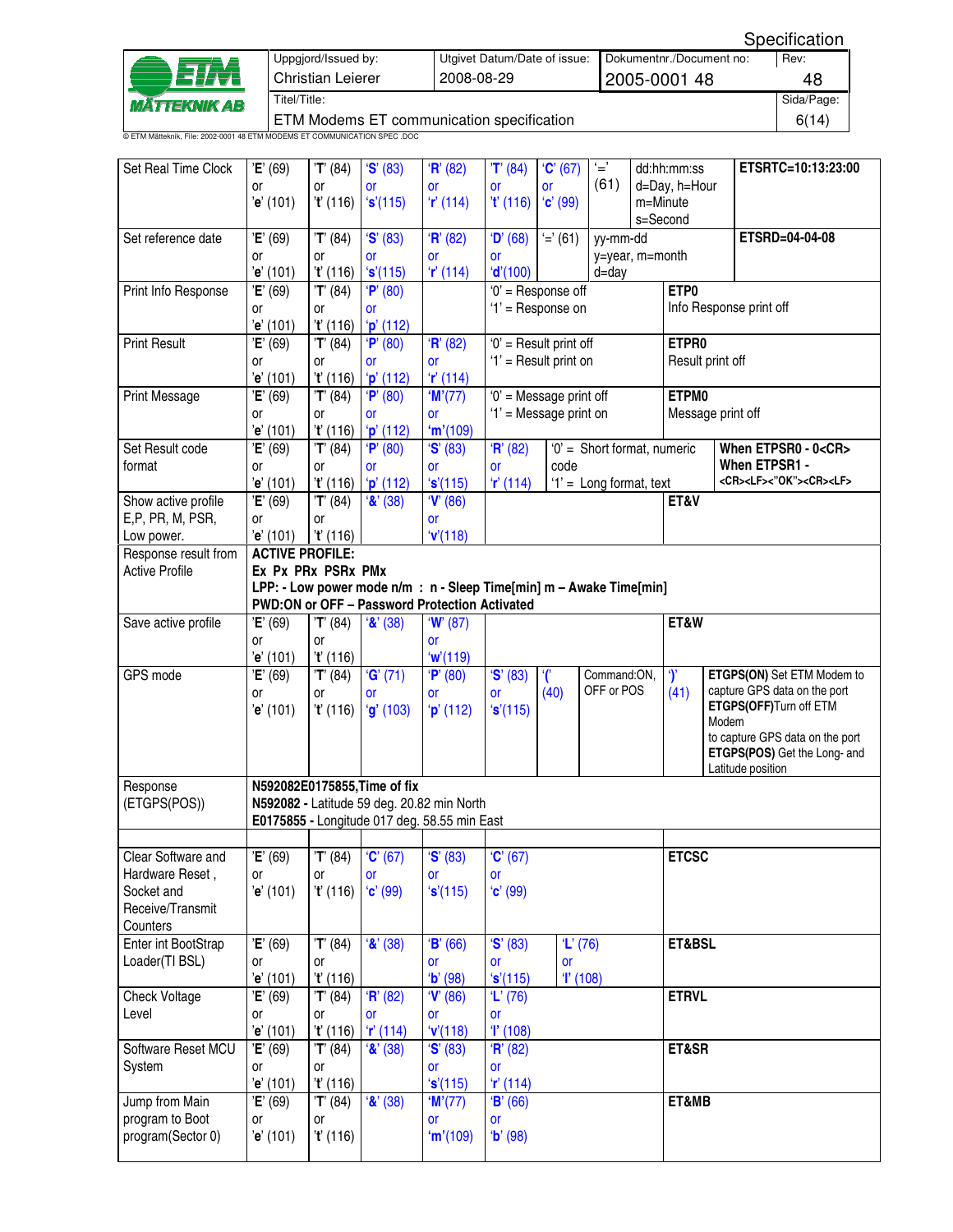|                                                                           | Uppgjord/Issued by:                       | Utgivet Datum/Date of issue: | Dokumentnr./Document no: | Rev: |  |  |  |  |
|---------------------------------------------------------------------------|-------------------------------------------|------------------------------|--------------------------|------|--|--|--|--|
| ETM                                                                       | Christian Leierer                         | 2008-08-29                   | 2005-0001 48             |      |  |  |  |  |
| Titel/Title:<br><i><b>MÄTTEKNIK AB</b></i>                                |                                           |                              |                          |      |  |  |  |  |
|                                                                           | ETM Modems ET communication specification |                              |                          |      |  |  |  |  |
| © ETM Mätteknik, File: 2002-0001 48 ETM MODEMS ET COMMUNICATION SPEC .DOC |                                           |                              |                          |      |  |  |  |  |

| Set status LEDs         | 'E' (69)<br><b>or</b><br>'e' (101)                                                                                                                          | 'T' (84)<br><b>or</b><br>'t' (116) | S' (83)<br><b>or</b><br>'s'(115) | $'L'$ (76)<br><b>or</b><br>T(108)                  | 'E' (69)<br><b>or</b><br>'e'(101) | D' (68)<br><b>or</b><br>'d' (100) | $\overline{\phantom{a}}$<br>(61)                           |  | Binary value for<br>active LED |  | ETSLED=7<br>Set all status LED on                    |
|-------------------------|-------------------------------------------------------------------------------------------------------------------------------------------------------------|------------------------------------|----------------------------------|----------------------------------------------------|-----------------------------------|-----------------------------------|------------------------------------------------------------|--|--------------------------------|--|------------------------------------------------------|
| Set wakeup timer for    | 'E' (69)                                                                                                                                                    | $T'$ (84)                          | 'S' (83)                         | W(87)                                              | 'T' (84)                          | $'=' (61)$                        | n,hh:mm,p                                                  |  |                                |  | ETSWT=1,12:00,10                                     |
| each tasks              | or                                                                                                                                                          | <b>or</b>                          | <b>or</b>                        | <b>or</b>                                          | <b>or</b>                         |                                   |                                                            |  | $n =$ Task number, max 4       |  |                                                      |
|                         | 'e' (101)                                                                                                                                                   | 't' (116)                          | 's'(115)                         | w'(119)                                            | 't' (116)                         |                                   | hh = Wakeup Hour                                           |  |                                |  |                                                      |
|                         |                                                                                                                                                             |                                    |                                  |                                                    |                                   |                                   |                                                            |  | $mm = Wakeup$ Minute           |  |                                                      |
|                         |                                                                                                                                                             |                                    |                                  |                                                    |                                   |                                   | $p = Periodicity(min)$                                     |  |                                |  |                                                      |
| Show wakeup timers      | 'E' (69)                                                                                                                                                    | $\overline{T}$ <sup>(84)</sup>     | 'S' (83)                         | W(87)                                              | T' (84)                           |                                   | $'$ ?' (63)                                                |  | ETSWT?                         |  |                                                      |
| and tasks               | <b>or</b>                                                                                                                                                   | <b>or</b>                          | <b>or</b>                        | <b>or</b>                                          | <b>or</b>                         |                                   |                                                            |  |                                |  |                                                      |
|                         | 'e' (101)                                                                                                                                                   | 't' (116)                          | 's'(115)                         | w'(119)                                            | 't' (116)                         |                                   |                                                            |  |                                |  |                                                      |
| Response<br>(ETSWT?)    | 1, h h: mm, p<br>2,hh:mm,p<br>3,hh:mm,p                                                                                                                     |                                    |                                  |                                                    |                                   |                                   | 1,PTL:mm,p<br>2,PTL:mm,p<br>3, PTL: mm, p<br>4, PTL: mm, p |  |                                |  |                                                      |
|                         | 4,hh:mm,p                                                                                                                                                   |                                    |                                  | Task no 1: PI Logging start time and periodicity   |                                   |                                   |                                                            |  |                                |  | PTL:mm - is Period Time Left time, shows the time to |
|                         |                                                                                                                                                             |                                    |                                  | Task no 2: PI Sending start time and periodicity   |                                   |                                   | next log/sending.                                          |  |                                |  |                                                      |
|                         |                                                                                                                                                             |                                    |                                  | Task no 3: Info Sending start time and periodicity |                                   |                                   | p - is periodicity.                                        |  |                                |  |                                                      |
|                         |                                                                                                                                                             |                                    |                                  |                                                    |                                   |                                   |                                                            |  |                                |  |                                                      |
|                         | Task no 4: Status Sending start time and periodicity<br>hh:mm - is start time when next log/sending will commence.                                          |                                    |                                  |                                                    |                                   |                                   |                                                            |  |                                |  |                                                      |
|                         | p - is periodicity.                                                                                                                                         |                                    |                                  |                                                    |                                   |                                   |                                                            |  |                                |  |                                                      |
| Set User ID             | 'E' (69)                                                                                                                                                    | 'T' (84)                           | 'S' (83)                         | $'U'$ (85)                                         | T(73)                             | Ú                                 |                                                            |  | User ID, max 40                |  | ETSUI=                                               |
|                         | or                                                                                                                                                          | or                                 | <b>or</b>                        | <b>or</b>                                          | <b>or</b>                         | (61)                              |                                                            |  | characters                     |  | ETM Modem_1                                          |
|                         | 'e' (101)                                                                                                                                                   | 't' (116)                          | 's'(115)                         | 'u' (117)                                          | T(105)                            |                                   |                                                            |  |                                |  |                                                      |
| Switch to ET-           | $\overline{42}$ (45)                                                                                                                                        | $\overline{2(45)}$                 | $\overline{4}$ (45)              | Must be                                            |                                   |                                   |                                                            |  | $a_{1,1}$ , $a$                |  |                                                      |
| command mode            |                                                                                                                                                             |                                    |                                  | a pause                                            |                                   |                                   |                                                            |  |                                |  | Switch to ET-mode from either AT-                    |
|                         |                                                                                                                                                             |                                    |                                  | > 1sec                                             |                                   |                                   |                                                            |  | mode or Internet port mode     |  |                                                      |
| <b>Check Hardware</b>   | 'E' (69)                                                                                                                                                    | $\overline{T}$ <sup>'</sup> (84)   | C' (67)                          | H' (72)                                            |                                   |                                   |                                                            |  | <b>ETCH</b>                    |  |                                                      |
| LED, I/Os and Module    | 0r                                                                                                                                                          | 0r                                 | or                               | 0r                                                 |                                   |                                   |                                                            |  | <b>ONLY IN PT CODE</b>         |  |                                                      |
|                         | 'e' (101)                                                                                                                                                   | 't' (116)                          | $C'$ (99)                        | h' (104)                                           |                                   |                                   |                                                            |  |                                |  |                                                      |
| Result message          |                                                                                                                                                             |                                    | Test result from ETM Modem       |                                                    |                                   |                                   |                                                            |  |                                |  |                                                      |
| General Acknowledge     | Return received character                                                                                                                                   |                                    |                                  |                                                    |                                   |                                   |                                                            |  | $EF+TT+$                       |  |                                                      |
|                         | If echo is ON                                                                                                                                               |                                    |                                  |                                                    |                                   |                                   |                                                            |  |                                |  |                                                      |
| <b>Command Rejected</b> | <cr><lf><error:< td=""><td></td><td></td><td></td><td></td><td></td><td></td><td></td><td>ERROR: "error message"</td><td></td><td></td></error:<></lf></cr> |                                    |                                  |                                                    |                                   |                                   |                                                            |  | ERROR: "error message"         |  |                                                      |
| result message          | "error message"> <cr><lf></lf></cr>                                                                                                                         |                                    |                                  |                                                    |                                   |                                   |                                                            |  |                                |  |                                                      |
| General Acknowledge     | <cr><lf>&lt;"OK"&gt;<cr><lf></lf></cr></lf></cr>                                                                                                            |                                    |                                  |                                                    |                                   |                                   |                                                            |  | OK or 0                        |  |                                                      |
| on complete message     | or $0 < CR$                                                                                                                                                 |                                    |                                  |                                                    |                                   |                                   |                                                            |  |                                |  |                                                      |
| Result message          |                                                                                                                                                             |                                    |                                  |                                                    |                                   |                                   |                                                            |  | MSG: "message"                 |  |                                                      |
|                         | <cr><lf><msg:<br>"message"&gt;<cr><lf></lf></cr></msg:<br></lf></cr>                                                                                        |                                    |                                  |                                                    |                                   |                                   |                                                            |  |                                |  |                                                      |

## **5.4.3. CMD Memory Commands**

| <b>COMMAND</b>      | <b>PID</b> | <b>PID</b> | <b>CMD</b> | <b>CMD</b> |           |                 |                   | <b>Example</b>                    |
|---------------------|------------|------------|------------|------------|-----------|-----------------|-------------------|-----------------------------------|
| Request read from   | 'E' (69)   | 'T' (84)   | H' (82)    | E'(69)     | 'A' (65)  |                 |                   | <b>ETREA</b>                      |
| all EEPROM cells    | or         | or         | or         | or         | <b>or</b> |                 |                   | Read all data bytes from          |
|                     | 'e' (101)  | 't' (116)  | r(114)     | (e'(101))  | (a'(97))  |                 |                   | EEPROM cells.                     |
| Return contents of  |            |            | H' (82)    | E'(69)     | 'A' (65)  | $' = (61)$      | Dataafter full    | $RE A =$                          |
| all EEPROM cells    |            |            | or         | or         | or        |                 | upload, two byte  | $123456789$                       |
|                     |            |            | r(114)     | (e'(101))  | (a'(97))  |                 | chksum+gen.ack    | $\ldots$ Chksum + OK              |
|                     |            |            |            |            |           |                 |                   |                                   |
| Write to all        | 'E' (69)   | T' (84)    | W(87)      | E'(69)     | B' (66)   | <b>Block No</b> | Data block+       | <b>ETWEBO</b> Write 512 data      |
| <b>EEPROM</b> cells | or         | or         | <b>or</b>  | or         | or        | $0 - 1$ .       | two byte chksum   | bytes to 1 <sup>st</sup> block in |
| block wise          | 'e' (101)  | 't' (116)  | w'(119)    | 'e'(101)   | $b'$ (98) | 512B each       | See 5.4.8.2       | EEPROM cells.                     |
| Response from cmd   |            |            |            |            |           |                 | After 256 bytes   | <b>OK</b>                         |
| Write to all        |            |            |            |            |           |                 | full download,    |                                   |
| <b>EEPROM</b> cells |            |            |            |            |           |                 | chksum ok and     |                                   |
| block wise          |            |            |            |            |           |                 | write ok, gen.ack |                                   |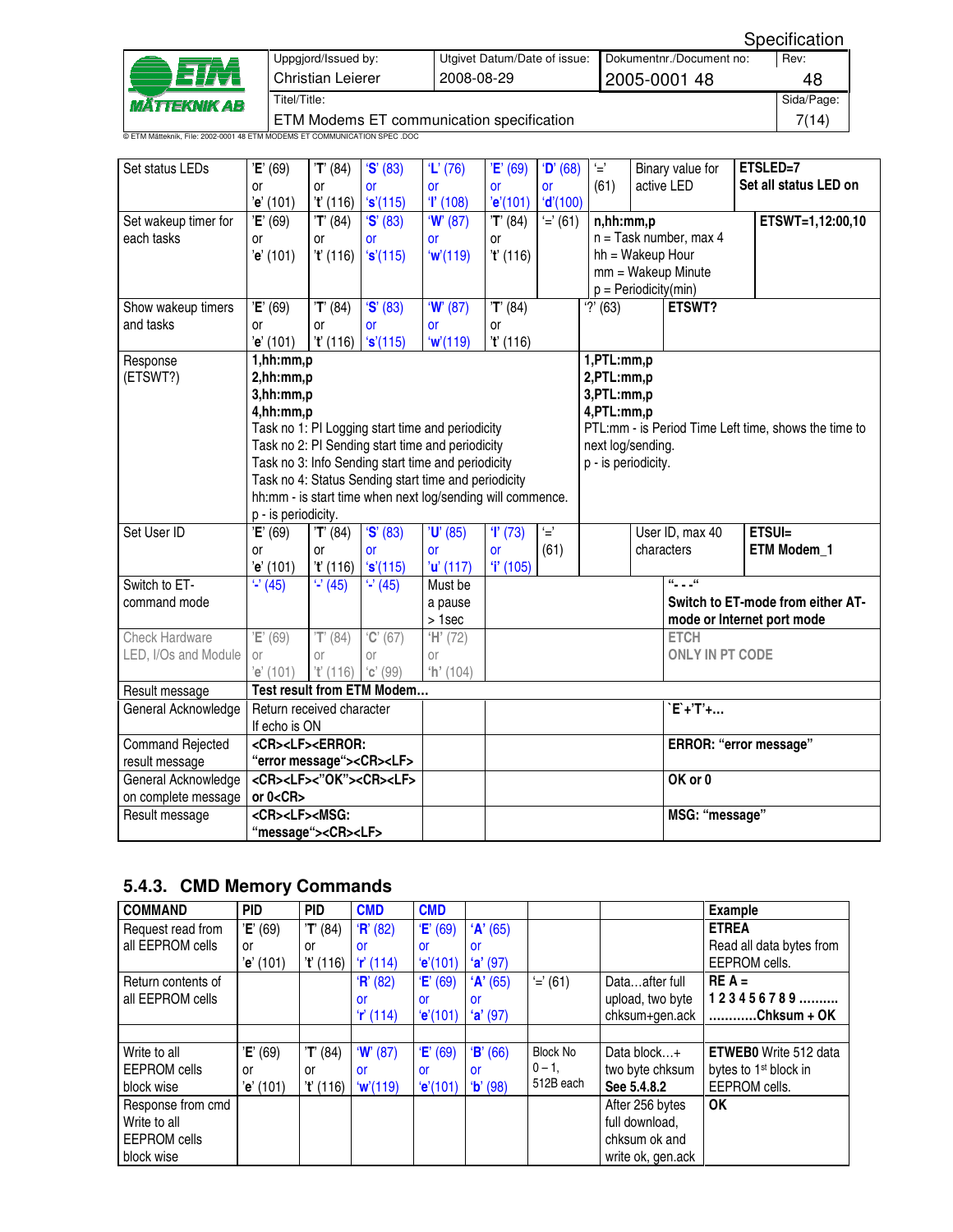|                            | Uppgjord/Issued by:                                                       | Utgivet Datum/Date of issue: | Dokumentnr./Document no: | Rev: |  |  |  |  |
|----------------------------|---------------------------------------------------------------------------|------------------------------|--------------------------|------|--|--|--|--|
| <b>eira</b>                | Christian Leierer                                                         | 2008-08-29<br>2005-0001 48   |                          |      |  |  |  |  |
| <i><b>MÄTTEKNIK AB</b></i> | Titel/Title:                                                              |                              |                          |      |  |  |  |  |
|                            | ETM Modems ET communication specification                                 |                              |                          |      |  |  |  |  |
|                            | © ETM Mätteknik, File: 2002-0001 48 ETM MODEMS ET COMMUNICATION SPEC .DOC |                              |                          |      |  |  |  |  |

## **5.4.4. CMD IO Port Commands**

| <b>COMMAND</b>          | <b>PID</b>  | <b>PID</b> | <b>CMD</b>                              | <b>CMD</b>                                            |                  |              |             | <b>Example</b>                    |
|-------------------------|-------------|------------|-----------------------------------------|-------------------------------------------------------|------------------|--------------|-------------|-----------------------------------|
| Show I/O settings       | 'E' (69)    | 'T' (84)   | H' (82)                                 | T(73)                                                 | 'S' (83)         |              |             | <b>ETRIS</b>                      |
|                         |             |            | <b>or</b>                               |                                                       |                  |              |             |                                   |
|                         | or          | <b>or</b>  |                                         | <b>or</b><br>$i'$ (105)                               | <b>or</b>        |              |             |                                   |
|                         | 'e' (101)   |            | $i'$ (116) $i'$ (114)                   |                                                       | 's'(115)         | D: Digital   |             |                                   |
| Response I/O settings   |             |            |                                         | 1:DI,1,2:DI,1,3:DI,1,4:DI,1,5:DI,1,6:DI,1,7:DI,1,     |                  | A : Analogue |             |                                   |
| Total 21 I/O:s          |             |            | (I/O 1-21 will be presented if ETM9600) |                                                       |                  | $l:$ Input   |             | O: Output                         |
|                         |             |            |                                         | $I/O$ 1 Digital Input = 1, $I/O$ 2 Digital Input = 1, |                  | $0:$ Low     |             | 1 : High                          |
|                         |             |            |                                         |                                                       |                  |              |             |                                   |
| Set IO port registers   | 'E' (69)    | 'T' (84)   | S' (83)                                 | $(1)$ (40)                                            | Delimited (', ') |              | $\int (41)$ | ETS(1:DO=0,2:DO=0,3:DO=1,         |
|                         | or          | or         | <b>or</b>                               |                                                       | Command          |              |             | 4:AI)                             |
|                         | 'e' (101)   | 't' (116)  | $\mathbf{\hat{s}}'$ (115)               |                                                       | List             |              |             | See 5.4.4.1                       |
| Set IO pin selection to |             |            |                                         | 1/O                                                   | (':')            | 'A' (65)     | T(73)       | ETS(7:AI)                         |
| analoguel I/O, set      |             |            |                                         | number                                                |                  | or           | or          | Set as Analogue Input I/O         |
| direction to Input      |             |            |                                         |                                                       |                  | $'a'$ (97)   | T(105)      | number 7                          |
| Set IO pin selection to |             | 1/O        | (' :')                                  | D' (68)                                               | $'O'$ (79)       | $'=' (61)$   | Level       | $ETS(7:DO=0)$                     |
| digital I/O, set        |             | number     |                                         | <b>or</b>                                             | or               |              |             | Set as Digital Output I/O number  |
| direction to Output     |             |            |                                         | 'd' (100)                                             | <b>'o'</b>       |              |             | 7 set to low level (1=high level) |
| and Set pin level       |             |            |                                         |                                                       | (111)            |              |             |                                   |
| Set IO pin selection to |             |            |                                         | 1/O                                                   | (' :')           | D' (68)      | T(73)       | <b>ETS(7:DI)</b>                  |
| digital I/O, set        |             |            |                                         | number                                                |                  | or           | <b>or</b>   | Set as Digital Input I/O number 7 |
| direction to Input      |             |            |                                         |                                                       |                  | ʻď           | $i'$ (105)  |                                   |
|                         |             |            |                                         |                                                       |                  | (100)        |             |                                   |
|                         |             |            |                                         |                                                       |                  |              |             |                                   |
| Return I/O settings     |             |            | <b>ETRIS</b> command will be returned   |                                                       |                  |              |             |                                   |
|                         | See "ETRIS" |            |                                         |                                                       |                  |              |             |                                   |

#### **5.4.4.1. Set IO port registers**

ETS(….) will set different registers for the IO port. The command can be ended with a string "ta or TA"(time active) and a number (minutes) i.e ETS(….)TA30. Which is a time for the outputs, that is set within the command, to change back to the opposite state i.e ETS(1:DO=0;2:DO=1)TA30 will set IO1 to Output and low and IO2 to Output and high state. And after 30 minutes both IO1 and IO2 will fall back to the opposite.

#### **5.4.5. CMD MC39 Commands**

MC39 commands can be send either from PC terminal or internally from the MCU via AT commands.

| <b>COMMAND</b>     | <b>PID</b> | <b>PID</b> | <b>CMD</b>                                       | <b>CMD</b>        |          |             |            |            | <b>Example</b> |
|--------------------|------------|------------|--------------------------------------------------|-------------------|----------|-------------|------------|------------|----------------|
| Sends one AT-      | 'E' (69)   | 'T' (84)   | $\mathbf{S}'(83)$                                | E'(69)            | W(78)    | D' (68)     | $' = (61)$ | One AT-    | ETSEND=        |
| command to the     | ٥r         | .or        | -or                                              | .or               | .or      | -or         |            | command to | AT&V           |
| module             | 'e' (101)  | 't' (116)  | 's'(115)                                         | (e'(101))         | 'n'(110) | $'d'$ (100) |            | MC39       |                |
| Run Check signal   | 'E' (69)   | 'T' (84)   | H' (82)                                          | $\mathbf{S}'(83)$ | 'L'(76)  |             |            |            | <b>ETRSL</b>   |
| level 255 times or | or         | .or        | -or                                              | .or               | .or      |             |            |            |                |
| until "ESC" key is | 'e' (101)  | 't' (116)  | $\mid 'r'(114) \mid 's'(115) \mid 'l'(108) \mid$ |                   |          |             |            |            |                |
| pressed            |            |            |                                                  |                   |          |             |            |            |                |

#### **5.4.6. CMD Communication Commands**

| <b>COMMAND</b>           | <b>PID</b>   | <b>PID</b> | <b>CMD</b>                           | <b>CMD</b> |                           | Example          |
|--------------------------|--------------|------------|--------------------------------------|------------|---------------------------|------------------|
| <b>Set Communication</b> | 'E' (69)     | 'T' (84)   | $\mathbf{S}'(83)$                    | C'(67)     | l '0'=Shutdown com device | ETSC1            |
| direction                | or           | .or        |                                      |            | (low power mode)          | Open MC39 and PC |
|                          | (101)<br>'e' | 'ť (116)   | $\mathbf{S}'(115)$ $\mathbf{C}'(99)$ |            | $1'$ = MC39⇔PC            | communication    |

#### **5.4.7. CMD Special function Commands**

Special function commands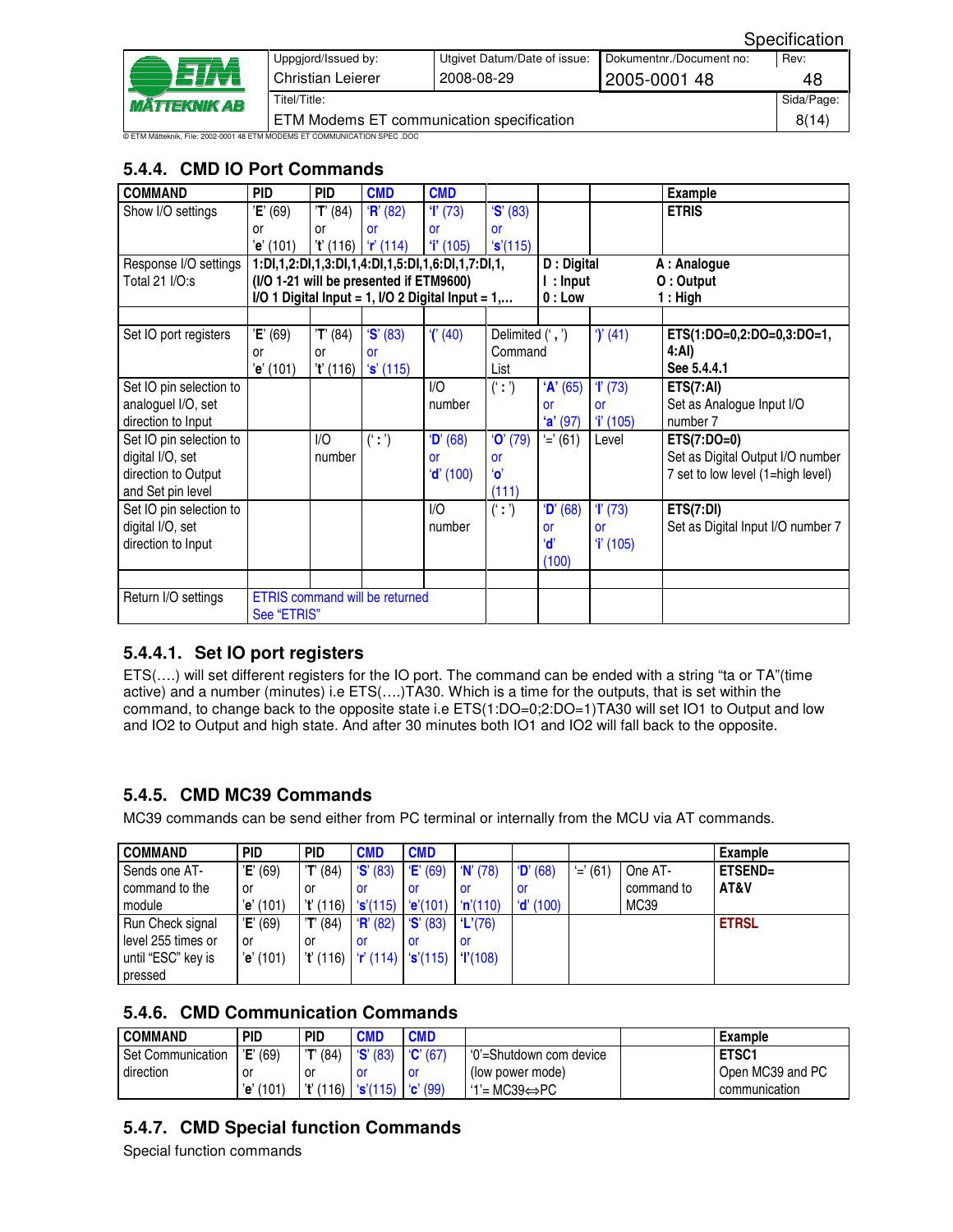|                            |                                                                           |                              |                          | ----------- |  |  |  |
|----------------------------|---------------------------------------------------------------------------|------------------------------|--------------------------|-------------|--|--|--|
|                            | Uppgjord/Issued by:                                                       | Utgivet Datum/Date of issue: | Dokumentnr./Document no: | Rev:        |  |  |  |
|                            | <b>Christian Leierer</b>                                                  | 2008-08-29                   | 2005-0001 48             | 48          |  |  |  |
| <i><b>MÄTTEKNIK AB</b></i> | Titel/Title:                                                              |                              |                          |             |  |  |  |
|                            | ETM Modems ET communication specification                                 |                              |                          |             |  |  |  |
|                            | © ETM Mätteknik. File: 2002-0001 48 ETM MODEMS ET COMMUNICATION SPEC .DOC |                              |                          |             |  |  |  |

#### **5.4.7.1. A/D input**

| <b>COMMAND</b>                    | <b>PID</b>                  | <b>PID</b>                                | <b>CMD</b>     | <b>CMD</b>                 |                        |            |                                                                                                                                            | Example                            |
|-----------------------------------|-----------------------------|-------------------------------------------|----------------|----------------------------|------------------------|------------|--------------------------------------------------------------------------------------------------------------------------------------------|------------------------------------|
| Set A/D Calibrating<br>parameters | 'E' (69)<br>or<br>'e' (101) | 'T' (84)<br>or<br>$i'$ (116) $i'$ s'(115) | S' (83)<br>.or | A' (65)<br>or<br>(a' (97)) | C'(67)<br>or<br>C'(99) | $' = (61)$ | n,p1,p2,timeout,unit<br>$n = A/D$ ch number<br>$p1 = 1st$ Input point<br>$p2 = 2nd$ Input point<br>$timeout = Timeout(s)$<br>$unit = Unit$ | ETSAC=3,0,20,10,dgC<br>See 5.4.7.2 |
|                                   |                             |                                           |                |                            |                        |            |                                                                                                                                            |                                    |

## **5.4.7.2. ETSAC Command**

#### **ETSAC= n,p1,p2,timeout,unit**

 $n = A/D$  channel number,  $1 - 7$ .

**p1** = First Input point.

**p2** = Second Input point**.** 

**timeout** = Timeout (s) when entering the second point. If setting "0" in the timeout field, the default timeout (10sec) will be used.

**unit** = Unit (mV, V, m, cm, mm, dgC, dgF, mA, A, W, kW …etc). If setting "0" in the unit field, the calculations will be set to default(mV) and the point settings will be discarded.

| <b>COMMAND</b>       | <b>PID</b>                                                                         | <b>PID</b> | <b>CMD</b> | <b>CMD</b> | <b>CMD</b>  | <b>CMD</b>       |                                                 |                   |                                         |  | <b>Example</b>                                  |
|----------------------|------------------------------------------------------------------------------------|------------|------------|------------|-------------|------------------|-------------------------------------------------|-------------------|-----------------------------------------|--|-------------------------------------------------|
| Set Internet         | 'E' (69)                                                                           | 'T' (84)   | 9          | T(73)      | P' (80)     | $1'$ = Set IP1   |                                                 | $\subseteq$       | Delimited(':')                          |  | $ET-IP1=$                                       |
| Service              | 0r                                                                                 | <b>or</b>  | (45)       | <b>or</b>  | or          | ' $2'$ = Set IP2 |                                                 | (61)              | Parameter                               |  | See 5.4.8.1                                     |
| Parameters           | 'e' (101)                                                                          | T(116)     |            | T(105)     | $'p'$ (112) | $3'$ = Set IP3   |                                                 |                   | List                                    |  |                                                 |
|                      |                                                                                    |            |            |            |             | ' $4$ '= Set IP4 |                                                 |                   |                                         |  |                                                 |
| Connect to an ISP    | 'E' (69)                                                                           | 'T' (84)   | Q.         | T(73)      | C' (83)     |                  |                                                 |                   |                                         |  | ET-IC                                           |
|                      | 0r                                                                                 | or         | (45)       | or         | <b>or</b>   |                  |                                                 |                   |                                         |  |                                                 |
|                      | 'e' (101)                                                                          | 't' (116)  |            | 'i' (105)  | C'(115)     |                  |                                                 |                   |                                         |  |                                                 |
| Response             | <b>MSG:INTERNET CONNECT</b>                                                        |            |            |            |             |                  |                                                 |                   |                                         |  | If in UDP mode the ETM Modem will begin in that |
| $(ET-IC)$            | If connection OK else, result:                                                     |            |            |            |             |                  |                                                 | mode after ET-IC. |                                         |  |                                                 |
|                      | <b>ERROR: No Answer from Module</b>                                                |            |            |            |             |                  |                                                 |                   | If in TCP mode the ETM Modem will go to |  |                                                 |
|                      | or                                                                                 |            |            |            |             |                  |                                                 | command mode.     |                                         |  |                                                 |
|                      | <b>ERROR:PPP Negotiation TimeOut</b><br>If socket if required ET-ISO must be sent. |            |            |            |             |                  |                                                 |                   |                                         |  |                                                 |
|                      |                                                                                    |            |            |            |             |                  |                                                 |                   |                                         |  |                                                 |
| Disconnect to        | 'E' (69)                                                                           | 'T' (84)   | 9          | T(73)      | D' (68)     | C' (83)          |                                                 |                   |                                         |  | <b>ET-IDC</b>                                   |
| Internet and the     | 0r                                                                                 | <b>or</b>  | (45)       | <b>or</b>  | or          | <b>or</b>        |                                                 |                   |                                         |  |                                                 |
| Socket server        | 'e' (101)                                                                          | 't' (116)  |            | T(105)     | $'d'$ (100) | (c' (115))       |                                                 |                   |                                         |  |                                                 |
| Response<br>(ET-IDC) | <b>MSG:ISP DISCONNECT</b>                                                          |            |            |            |             |                  |                                                 |                   |                                         |  |                                                 |
| Send Local Port      | 'E' (69)                                                                           | 'T' (84)   | 9          | T(73)      | $'L'$ (76)  | P' (80)          | E'(61)                                          |                   | Local Port nr                           |  | ET-ILP=2040                                     |
| number               | 0r                                                                                 | or         | (45)       | <b>or</b>  | or          | or               |                                                 |                   |                                         |  |                                                 |
|                      | 'e' (101)                                                                          | 't' (116)  |            | $i'$ (105) | T(108)      | $'p'$ (112)      |                                                 |                   |                                         |  |                                                 |
|                      |                                                                                    |            |            |            |             |                  |                                                 |                   |                                         |  |                                                 |
| Perform a            | 'E' (69)                                                                           | 'T' (84)   | 9          | T(73)      | S' (83)     | $'O'$ (79)       | $'=' (61)$                                      |                   | IP-address                              |  | ET-ISO=IP1                                      |
| ActiveOpen and       | <b>or</b>                                                                          | <b>or</b>  | (45)       | <b>or</b>  | <b>or</b>   | <b>or</b>        |                                                 |                   | position in                             |  | or                                              |
| establish a Socket   | 'e' (101)                                                                          | 't' (116)  |            | 'i' (105)  | 's'(115)    | 'o'(111)         |                                                 |                   | <b>EEPROM</b> area                      |  | ET-ISO                                          |
| Connect to an ISP    |                                                                                    |            |            |            |             |                  |                                                 |                   |                                         |  |                                                 |
| if not connected.    |                                                                                    |            |            |            |             |                  |                                                 |                   |                                         |  |                                                 |
| Response             | <b>MSG:SOCKET OPEN</b>                                                             |            |            |            |             |                  |                                                 |                   |                                         |  | If in UDP mode the ETM Modem will open a        |
| $(ET-ISO)$           | If socket open OK else, result:                                                    |            |            |            |             |                  | socket but the data will be sent over the UDP.  |                   |                                         |  |                                                 |
|                      | <b>ERROR:TCP/IP Opening TimeOut</b>                                                |            |            |            |             |                  | If in TCP mode the ETM Modem will open a socket |                   |                                         |  |                                                 |
|                      |                                                                                    |            |            |            |             |                  |                                                 |                   |                                         |  | and the data will be sent through that socket.  |

#### **5.4.8. CMD GPRS/GSM Internet Commands**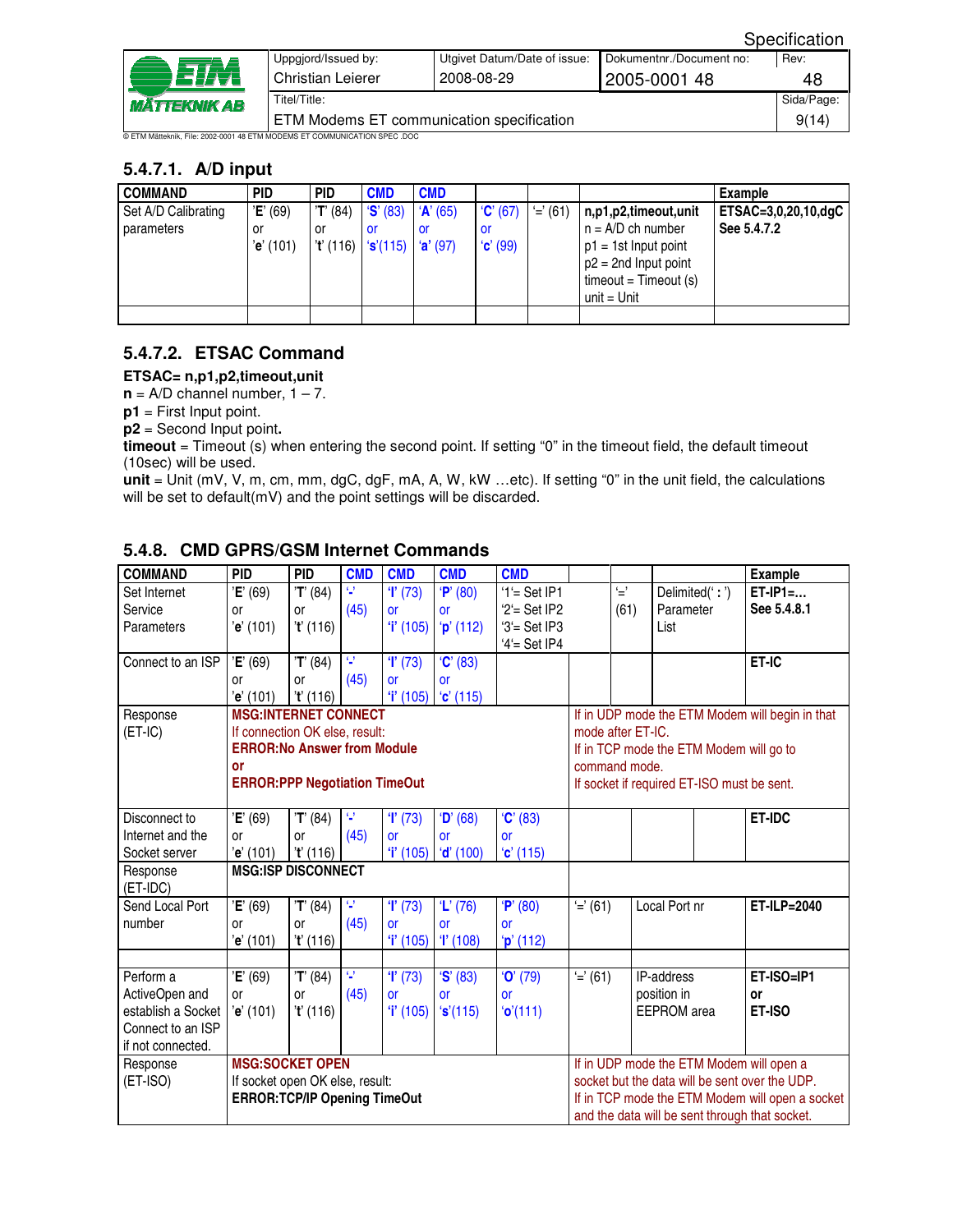| ETA<br><b>MÄTTEKNIK AB</b> | Uppgjord/Issued by:<br>Christian Leierer                                  | Utgivet Datum/Date of issue:<br>2008-08-29 | Dokumentnr./Document no:<br>12005-0001 48 | Rev:<br>48 |  |  |  |
|----------------------------|---------------------------------------------------------------------------|--------------------------------------------|-------------------------------------------|------------|--|--|--|
|                            | Titel/Title:                                                              |                                            |                                           |            |  |  |  |
|                            | ETM Modems ET communication specification                                 |                                            | 10(14)                                    |            |  |  |  |
|                            | © ETM Mätteknik, File: 2002-0001 48 ETM MODEMS ET COMMUNICATION SPEC .DOC |                                            |                                           |            |  |  |  |

| Close a Socket                   | 'E' (69)                                                                                                                                          | 'T' (84)        | 9    | T(73)                        | 'S' (83)                                            | C' (83)                                                                              |            |                  |      | ET-ISC        |  |  |  |  |
|----------------------------------|---------------------------------------------------------------------------------------------------------------------------------------------------|-----------------|------|------------------------------|-----------------------------------------------------|--------------------------------------------------------------------------------------|------------|------------------|------|---------------|--|--|--|--|
|                                  | 0r                                                                                                                                                | or              | (45) | <b>or</b>                    | or                                                  | or                                                                                   |            |                  |      |               |  |  |  |  |
|                                  | 'e' (101)                                                                                                                                         | 't' (116)       |      | $i'$ (105)                   | 's'(115)                                            | C'(115)                                                                              |            |                  |      |               |  |  |  |  |
| Response                         | <b>MSG:SOCKET CLOSED</b>                                                                                                                          |                 |      |                              |                                                     |                                                                                      |            |                  |      |               |  |  |  |  |
| $(ET-ISC)$                       | If socket close OK else, result:                                                                                                                  |                 |      |                              |                                                     |                                                                                      |            |                  |      |               |  |  |  |  |
|                                  | <b>ERROR:TCP/IP Closing TimeOut</b>                                                                                                               |                 |      |                              |                                                     |                                                                                      |            |                  |      |               |  |  |  |  |
| Internet                         | 'E' (69)                                                                                                                                          | 'T' (84)        | 9    | T(73)                        | T' (84)                                             | P' (80)                                                                              |            |                  |      | ET-ITP        |  |  |  |  |
| Transparent mode                 | 0r                                                                                                                                                | or              | (45) | <b>or</b>                    | or                                                  | <b>or</b>                                                                            |            |                  |      |               |  |  |  |  |
|                                  | 'e' (101)                                                                                                                                         | 't' (116)       | O,   | T(105)                       | T(116)                                              | $'p'$ (112)<br>$'$ ?' (63)                                                           |            |                  |      |               |  |  |  |  |
| Get the current<br>socket status | 'E' (69)                                                                                                                                          | 'T' (84)        |      | $\overline{\textbf{T}}$ (73) | S' (83)                                             |                                                                                      |            |                  |      | ET-IS?        |  |  |  |  |
|                                  | or<br>'e' (101)                                                                                                                                   | or<br>'t' (116) | (45) | or<br>T(105)                 | or<br>'s'(115)                                      |                                                                                      |            |                  |      |               |  |  |  |  |
| Set APN                          | 'E' (69)                                                                                                                                          | 'T' (84)        | O.   | T(73)                        | A' (65)                                             | P' (80)                                                                              | $'N'$ (78) | $1 = Set$        | Ú,   | $ET-IAPN1 = $ |  |  |  |  |
|                                  | 0r                                                                                                                                                | or              | (45) | <b>or</b>                    | <b>or</b>                                           | or                                                                                   | <b>or</b>  | APN1             | (61) | See 5.4.8.1   |  |  |  |  |
|                                  | 'e' (101)                                                                                                                                         | 't' (116)       |      | $i'$ (105)                   | 'a' (97)                                            | 'p' (112)                                                                            | 'n'(110)   | $2 = Set$        |      |               |  |  |  |  |
|                                  |                                                                                                                                                   |                 |      |                              |                                                     |                                                                                      |            | APN <sub>2</sub> |      |               |  |  |  |  |
| Finish power up                  | 'E' (69)                                                                                                                                          | 'T' (84)        | 9    | T(73)                        | 'F' (70)                                            | P' (80)                                                                              |            |                  |      | ET-IFP        |  |  |  |  |
| sequence.                        | 0r                                                                                                                                                | or              | (45) | <b>or</b>                    | or                                                  | or                                                                                   |            |                  |      |               |  |  |  |  |
|                                  | 'e' (101)                                                                                                                                         | 't' (116)       |      | $i'$ (105)                   | $r$ (102)                                           | p'(112)                                                                              |            |                  |      |               |  |  |  |  |
| Get ISP status                   | 'E' (69)                                                                                                                                          | 'T' (84)        | Q.   | T(73)                        | $'$ &' (38)                                         | V' (86)                                                                              |            |                  |      | ET-I&V        |  |  |  |  |
| profile                          | 0r                                                                                                                                                | 0r              | (45) | <b>or</b>                    |                                                     | <b>or</b>                                                                            |            |                  |      |               |  |  |  |  |
|                                  | 'e' (101)                                                                                                                                         | $i'$ (116)      |      | T(105)                       |                                                     | 'V(118)                                                                              |            |                  |      |               |  |  |  |  |
| Response                         | ISP / SOCK STATUS:                                                                                                                                |                 |      |                              |                                                     |                                                                                      |            |                  |      |               |  |  |  |  |
| $(ET-I&V)$                       | <b>CD: - Carrier Detect, ACTIVE or INACTIVE</b>                                                                                                   |                 |      |                              |                                                     |                                                                                      |            |                  |      |               |  |  |  |  |
|                                  | TXB: - Number of transmitted bytes from the ETM Modem on the PPP protocol<br>RXB: - Number of received bytes to the ETM Modem on the PPP protocol |                 |      |                              |                                                     |                                                                                      |            |                  |      |               |  |  |  |  |
|                                  |                                                                                                                                                   |                 |      |                              |                                                     |                                                                                      |            |                  |      |               |  |  |  |  |
|                                  |                                                                                                                                                   |                 |      |                              |                                                     | RECONN SOCK: - If ETM Modem is set to connect to Server at start up, YES or NO       |            |                  |      |               |  |  |  |  |
|                                  |                                                                                                                                                   |                 |      |                              | SOCKET STATUS: - If socket is established or not    | SOCKC: - Try to connect to socket counter / Successful Socket open counter (Max 255) |            |                  |      |               |  |  |  |  |
|                                  |                                                                                                                                                   |                 |      |                              | SOCKFAILC: - Socket Failure counter (Max 255)       |                                                                                      |            |                  |      |               |  |  |  |  |
|                                  |                                                                                                                                                   |                 |      |                              |                                                     | RECONN ISP: - If ETM Modem is set to connect to ISP at start up, YES or NO           |            |                  |      |               |  |  |  |  |
|                                  |                                                                                                                                                   |                 |      |                              |                                                     | ISP CONN: - If ETM Modem is connected to a ISP, YES or NO                            |            |                  |      |               |  |  |  |  |
|                                  |                                                                                                                                                   |                 |      |                              | ISPC: - ISP successful connection counter (Max 255) |                                                                                      |            |                  |      |               |  |  |  |  |
|                                  |                                                                                                                                                   |                 |      |                              |                                                     | PING CONN: - If ETM Modem has been ping responded, YES or NO                         |            |                  |      |               |  |  |  |  |
| Get IP status                    | 'E' (69)                                                                                                                                          | 'T' (84)        | Ø    | T(73)                        | $\mathbf{R}'(38)$                                   | T(73)                                                                                | P' (80)    |                  |      | ET-I&IP       |  |  |  |  |
| profile                          | or                                                                                                                                                | or              | (45) | or                           |                                                     | <b>or</b>                                                                            | <b>or</b>  |                  |      |               |  |  |  |  |
|                                  | 'e' (101)                                                                                                                                         | 't' (116)       |      | T(105)                       |                                                     | 'i' (105)                                                                            | 'p'(112)   |                  |      |               |  |  |  |  |
| Response                         | <b>IP STATUS:</b>                                                                                                                                 |                 |      |                              |                                                     |                                                                                      |            |                  |      |               |  |  |  |  |
| (ET-1&IP)                        |                                                                                                                                                   |                 |      |                              | -IPCL: - Default used internet protocol, TCP or UDP |                                                                                      |            |                  |      |               |  |  |  |  |
|                                  | <b>LIP: - Local IP Address</b>                                                                                                                    |                 |      |                              |                                                     |                                                                                      |            |                  |      |               |  |  |  |  |
|                                  |                                                                                                                                                   |                 |      |                              |                                                     | RIP1: - Remote TCP IP Address: Remote TCP Port which is configurated in the CT       |            |                  |      |               |  |  |  |  |
|                                  | <b>Last TCP:</b>                                                                                                                                  |                 |      |                              |                                                     | RIP2: - Remote TCP IP Address: Remote TCP Port which is configurated in the CT       |            |                  |      |               |  |  |  |  |
|                                  |                                                                                                                                                   |                 |      |                              | - Last Remote TCP IP Address: Last Remote TCP Port  |                                                                                      |            |                  |      |               |  |  |  |  |
|                                  | LP: - Last Local TCP Port                                                                                                                         |                 |      |                              |                                                     |                                                                                      |            |                  |      |               |  |  |  |  |
|                                  | Last UDP:                                                                                                                                         |                 |      |                              |                                                     |                                                                                      |            |                  |      |               |  |  |  |  |
|                                  |                                                                                                                                                   |                 |      |                              | - Last Remote UDP IP Address: Last Remote UDP Port  |                                                                                      |            |                  |      |               |  |  |  |  |
|                                  | LP: - Last Local UDP Port                                                                                                                         |                 |      |                              |                                                     |                                                                                      |            |                  |      |               |  |  |  |  |
| Get Local IP                     | 'E' (69)                                                                                                                                          | 'T' (84)        | 9.   | T(73)                        | $\mathbf{R}'(38)$                                   | $'L'$ (76)                                                                           | T(73)      | P' (80)          |      | ET-I&LIP      |  |  |  |  |
| Address                          | or                                                                                                                                                | or              | (45) | <b>or</b>                    |                                                     | or                                                                                   | or         | or               |      |               |  |  |  |  |
|                                  | 'e' (101)                                                                                                                                         | 't' (116)       |      | T(105)                       |                                                     | T(108)                                                                               | 'i' (105)  | 'p'(112)         |      |               |  |  |  |  |
| Response                         | LIP ADD:                                                                                                                                          |                 |      |                              |                                                     |                                                                                      |            |                  |      |               |  |  |  |  |
| (ET-I&LIP)                       | - Local IP Address                                                                                                                                |                 |      |                              |                                                     |                                                                                      |            |                  |      |               |  |  |  |  |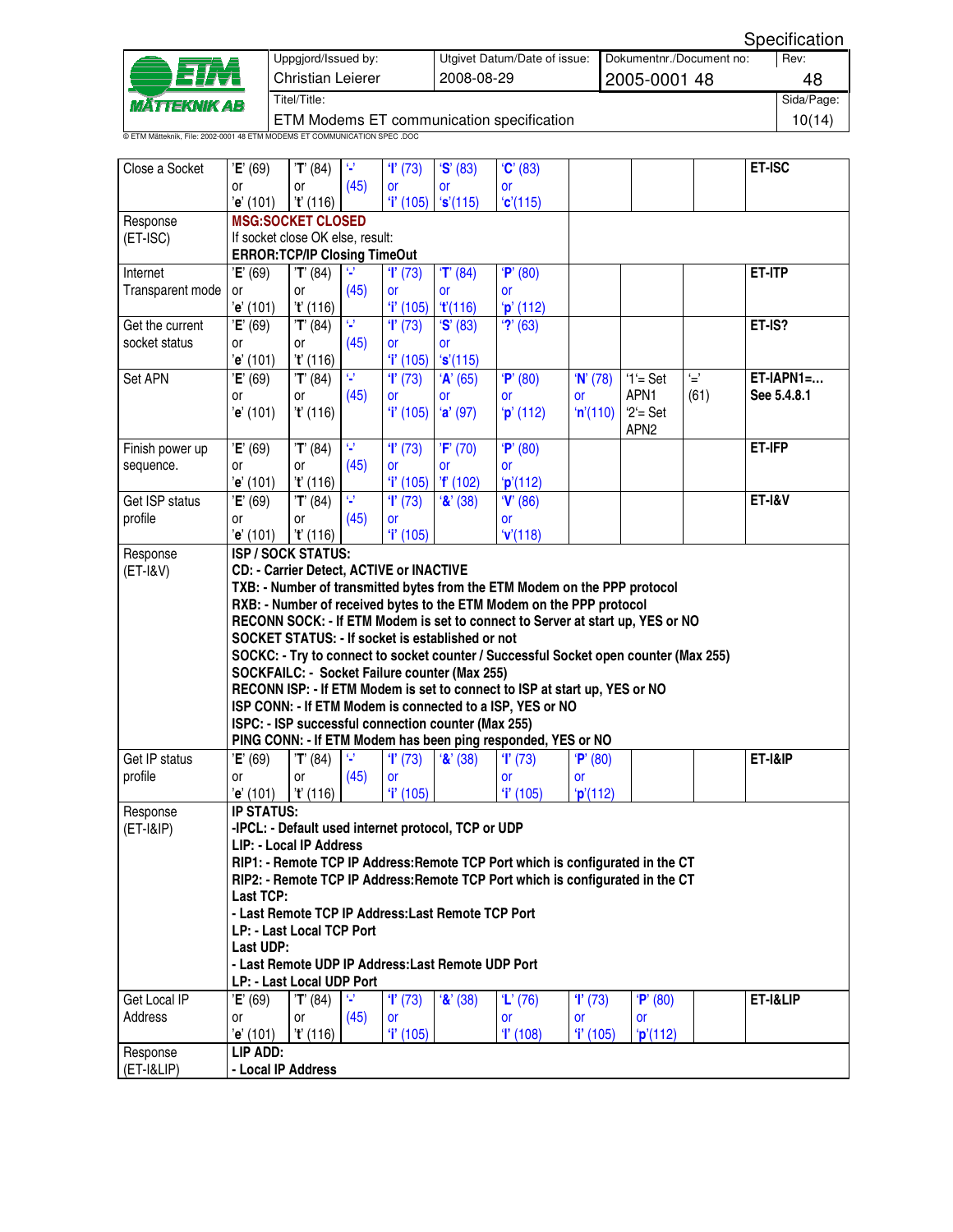|                                        |                                                                           |                              |                          | Specification |  |  |  |
|----------------------------------------|---------------------------------------------------------------------------|------------------------------|--------------------------|---------------|--|--|--|
| - = 17yı<br><i><b>MÄTTEKNIK AB</b></i> | Uppgjord/Issued by:                                                       | Utgivet Datum/Date of issue: | Dokumentnr./Document no: | Rev:          |  |  |  |
|                                        | Christian Leierer                                                         | 2008-08-29                   | 2005-0001 48             | 48            |  |  |  |
|                                        | Titel/Title:                                                              |                              |                          |               |  |  |  |
|                                        | ETM Modems ET communication specification                                 |                              |                          |               |  |  |  |
|                                        | © ETM Mätteknik. File: 2002-0001 48 ETM MODEMS ET COMMUNICATION SPEC .DOC |                              |                          |               |  |  |  |

## **5.4.8.1. ET-IPx and ET-IAPN Commands**

**ET-IP1=**" Remote Server IP-Address" : "Remote Port" **<CR> ET-IP1=**IP1 **<CR>** 

After ET-"COMMAND" there must be an '='-character and the following parameters must be delimited with a COLON (:). The IP address is the Remote server address, which should receive the data. The IP address field must be four numbers with PERIODS (.) between. Next is the Remote Port number. **Send enter(<CR>(13)).** The ET-ISD actually sends the data string to the IP-address and the port address. These parameters, except "Data to send" are stored in the EEPROM.

If "Remote Server IP-Address" is replaced with either "IP1" or "IP2" then the 1<sup>st</sup> or the 2<sup>nd</sup> EEPROM stored IPaddress will be used. And the "Remote Port" and "Local Port" will be set accordingly to what is stored in the EEPROM.

| <b>GPRS</b> connection                                 |                             |
|--------------------------------------------------------|-----------------------------|
| Example 1:                                             | <b>Connects to the ISP</b>  |
| ET-IP1=144.132.166.189:2049 <cr></cr>                  | Set the IP-, port-addresses |
| Or $ET$ -IP1=IP1 <cr></cr>                             |                             |
| $ET$ -ILP=2040 <cr></cr>                               | Set local port              |
| $ET-IAPNx="APN" < CR>$                                 |                             |
| Example 2:                                             |                             |
| ET-IAPN1= +cgdcont=1,"ip","isplnk1.swip.net" <cr></cr> |                             |
| ET-IAPN2= +cgdcont=1,"ip","isplnk1.swip.net" <cr></cr> |                             |
|                                                        |                             |

#### **5.4.8.2. Escape sequence**

The data block "Data to send" MUST not include the following characters  $\langle CR \rangle (0x0D)$ ,  $\langle \sim \rangle (0x7D)$ , <XON>(0x11), <XOFF>(0x13), and <BS>(0x08). An escape sequence must be done on these characters. Each of the forbidden characters could be preceded with 0x7D and the forbidden character is XOR:ed with 0x20 i.e. <CR>(0x0D) will be escaped to 0x7D 0x2D.

| <b>COMMAND</b> | <b>PID</b>                       | <b>PID</b>                | <b>CMD</b> | <b>CMD</b>                                           | <b>CMD</b>        | <b>CMD</b>                                                   |            |                                                                                     | <b>Example</b>    |  |  |  |  |
|----------------|----------------------------------|---------------------------|------------|------------------------------------------------------|-------------------|--------------------------------------------------------------|------------|-------------------------------------------------------------------------------------|-------------------|--|--|--|--|
|                |                                  |                           |            |                                                      |                   |                                                              |            |                                                                                     |                   |  |  |  |  |
| Set SMS        | 'E' (69)                         | 'T' (84)                  | Q,         | S' (83)                                              | S' (83)           | P' (80)                                                      | $'=' (61)$ | Delimited(', ')                                                                     | ET-SSP=           |  |  |  |  |
| Alarm Phone    | or                               | or                        | (45)       | or                                                   | <b>or</b>         | or                                                           |            | Parameter                                                                           | See 5.4.9.1       |  |  |  |  |
| <b>Numbers</b> | 'e'(101)                         | 't' (116)                 |            | 's' (115)                                            | 's' (115)         | 'p'(112)                                                     |            | List                                                                                |                   |  |  |  |  |
| Response       |                                  | OK: "OK Response Message" |            |                                                      |                   |                                                              |            |                                                                                     |                   |  |  |  |  |
| (ET-SSR?)      | <b>TO: "TO Response Message"</b> |                           |            |                                                      |                   |                                                              |            |                                                                                     |                   |  |  |  |  |
| Clear SMS      | 'E' (69)                         | 'T' (84)                  | Ω.         | S'(83)                                               | C' (67)           | C'(67)                                                       |            |                                                                                     | ET-SCC            |  |  |  |  |
| Counter        | or                               | or                        | (45)       | <b>or</b>                                            | <b>or</b>         | <b>or</b>                                                    |            |                                                                                     |                   |  |  |  |  |
|                | 'e'(101)                         | 't' (116)                 |            | 's'(115)                                             | $C'$ (99)         | C'(99)                                                       |            |                                                                                     |                   |  |  |  |  |
| Get SMS        | 'E' (69)                         | 'T' (84)                  | O.         | S' (83)                                              | $\mathbf{R}'(38)$ | V(86)                                                        |            |                                                                                     | <b>ET-S&amp;V</b> |  |  |  |  |
| status profile | or                               | or                        | (45)       | or                                                   |                   | or                                                           |            |                                                                                     |                   |  |  |  |  |
|                | 'e'(101)                         | 't' (116)                 |            | 's'(115)                                             |                   | 'V(118)                                                      |            |                                                                                     |                   |  |  |  |  |
| Response       | <b>SMS STATUS:</b>               |                           |            |                                                      |                   |                                                              |            |                                                                                     |                   |  |  |  |  |
| (ET-S&V)       |                                  |                           |            |                                                      |                   |                                                              |            | TXC: - Number of send SMS to the network (Max 255) / Send limit counter (Max 65535) |                   |  |  |  |  |
|                |                                  |                           |            |                                                      |                   | UTXC: - Number of unsend SMS (Max 255), the SMS was not sent |            |                                                                                     |                   |  |  |  |  |
|                |                                  | correctly to the network  |            |                                                      |                   |                                                              |            |                                                                                     |                   |  |  |  |  |
|                |                                  |                           |            |                                                      |                   | DTXC: - Number of delivered SMS to a recipient (Max 255)     |            |                                                                                     |                   |  |  |  |  |
|                |                                  |                           |            | The above counters will be cleared at 00:00 each day |                   |                                                              |            |                                                                                     |                   |  |  |  |  |
|                |                                  |                           |            |                                                      |                   |                                                              |            |                                                                                     |                   |  |  |  |  |
|                |                                  |                           |            | LTXi: - Latest Send index from the network (Max 255) |                   |                                                              |            |                                                                                     |                   |  |  |  |  |
|                |                                  |                           |            |                                                      |                   | DTXi: - Delivered Send index (Max 255). A receipt has been   |            |                                                                                     |                   |  |  |  |  |
|                |                                  |                           |            | Received that the SMS has been delivered to the      |                   |                                                              |            |                                                                                     |                   |  |  |  |  |
|                |                                  | recipient                 |            |                                                      |                   |                                                              |            |                                                                                     |                   |  |  |  |  |
|                |                                  |                           |            | The above index will be cleared when 255 has been    |                   |                                                              |            |                                                                                     |                   |  |  |  |  |
|                | reached.                         |                           |            |                                                      |                   |                                                              |            |                                                                                     |                   |  |  |  |  |

## **5.4.9. CMD SMS Commands**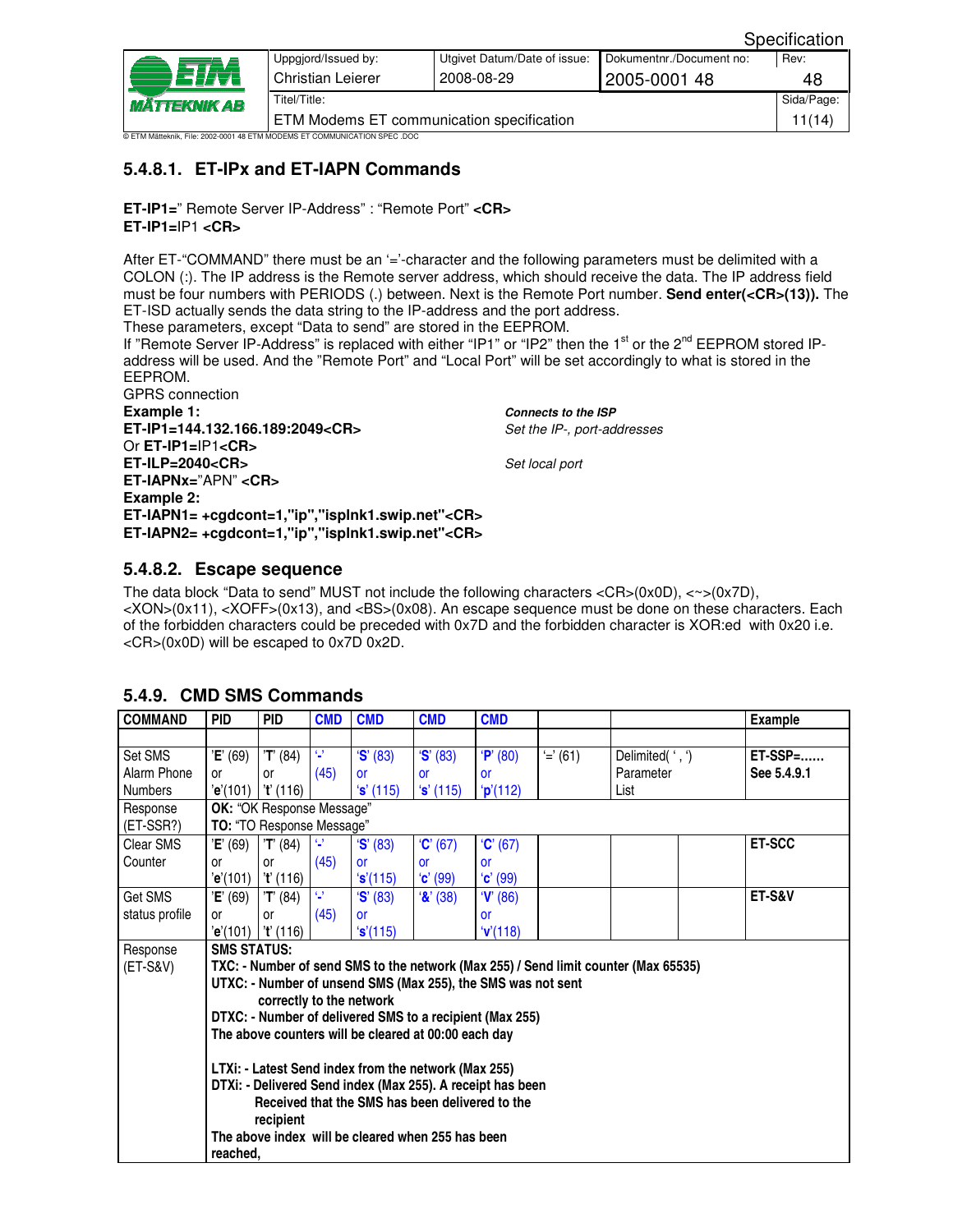| <i><b>MÄTTEKNIK AB</b></i> | Uppgjord/Issued by:<br>Christian Leierer                                   | Utgivet Datum/Date of issue:<br>2008-08-29 | Dokumentnr./Document no:<br>2005-0001 48 | Rev:<br>48 |  |  |  |  |
|----------------------------|----------------------------------------------------------------------------|--------------------------------------------|------------------------------------------|------------|--|--|--|--|
|                            | Titel/Title:                                                               |                                            |                                          |            |  |  |  |  |
|                            | ETM Modems ET communication specification                                  |                                            |                                          |            |  |  |  |  |
|                            | © ETM Mätteknik. Eile: 2002-0001 48 ETM MODEMS ET COMMUNICATION SPEC. DOC. |                                            |                                          |            |  |  |  |  |

| Get latest    | 'E' (69)                      | 'T' (84)         | -9   | S' (83)           | T(73)      |            |                           | <b>ET-SI</b> |  |  |  |  |  |
|---------------|-------------------------------|------------------|------|-------------------|------------|------------|---------------------------|--------------|--|--|--|--|--|
| incomming     | or                            | or               | (45) | -OI               | or         |            |                           |              |  |  |  |  |  |
| <b>SMS</b>    | 'e'(101)                      | 't' (116)        |      | 's'(115)          | $i'$ (105) |            |                           |              |  |  |  |  |  |
| Response      |                               | PNo:+46704102934 |      |                   |            |            |                           |              |  |  |  |  |  |
| $(ET-SI)$     | DateTime:05/04/08,20:19:26+04 |                  |      |                   |            |            |                           |              |  |  |  |  |  |
| Set SMS       | 'E' (69)                      | T' (84)          | -9   | $\mathbf{S}'(83)$ | $'L'$ (76) | $' = (61)$ | SMS counter Limit per 24h | $ET-SL=10$   |  |  |  |  |  |
| sending limit | or                            | or               | (45) | -OI               | .or        |            |                           |              |  |  |  |  |  |
|               | 'e'(101)                      | 't' (116)        |      | 's'(115)          | T(108)     |            |                           |              |  |  |  |  |  |

## **5.4.9.1. ET-SSP SMS Alarm Phone numbers**

ET-SSP="Phonenumber1" , "Phonenumber2" , "…." , "Phonenumber5" Max 5 Phonenumbers. These Phonenumbers are stored in the EEPROM.

**Example :** 

**ET-SSP=0704102020,07394851230<CR>** 

#### **5.4.9.2. ET cmd response through SMS**

ET commands through SMS messages are typed, ETxxx. The ET cmd message must begin with "ET", otherwise it will not be processed. If it is not starting with "ET", the message will be passed through to the port, and the message will be printed out, as it is.

#### **Example:**

Outgoing Message **ETS(3:DO=1,7:DO=0)**

Incoming message in response to above outgoing message: **USER ID, ETS(3:DO=1;7:DO=0)<CR><LF> 1:DI,0,2:DI,0,3:DO,1,4:DI,1,5:DO,1,6:DI,1,7:DO,0,** (I/O 1-21 will be presented if ETM9600)

If the ET cmd message is ended with a identification string(\*xxxxx\*) **Example:** 

Outgoing Message **ETS(3:DO=1,7:DO=0)**\***0123456789\*** Incoming message in response to above outgoing message: **\*0123456789\*,USER ID, ETS(3:DO=1;7:DO=0)<CR><LF> 1:DI,0,2:DI,0,3:DO,1,4:DI,1,5:DO,1,6:DI,1,7:DO,0,** (I/O 1-21 will be presented if ETM9600)

| <b>COMMAND</b>                                     | <b>PID</b> | PID                                                 | <b>CMD</b> | <b>CMD</b> | <b>CMD</b> | <b>CMD</b>                                           |             |           |           | <b>Example</b> |  |
|----------------------------------------------------|------------|-----------------------------------------------------|------------|------------|------------|------------------------------------------------------|-------------|-----------|-----------|----------------|--|
| Get calculated                                     | 'E' (69)   | 'T' (84)                                            | R' (82)    | P' (80)    | $'O'$ (79) | W(87)                                                |             |           |           | <b>ETRPOW</b>  |  |
| Power values                                       | or         | or                                                  | or         | or         | or         | or                                                   |             |           |           |                |  |
|                                                    | 'e'(101)   | 't' (116)                                           | r'(114)    | p'(112)    | 'o'(111)   | w'(119)                                              |             |           |           |                |  |
| Response result from<br><b>PULSE POWER STATUS:</b> |            |                                                     |            |            |            |                                                      |             |           |           |                |  |
| l Power values                                     |            | PI1.1 :0 – Pulse difference over 5min, Input 1.Pin1 |            |            |            |                                                      |             |           |           |                |  |
|                                                    |            | PI2.8:0 – Pulse difference over 5min, Input 2.Pin8  |            |            |            |                                                      |             |           |           |                |  |
|                                                    |            |                                                     |            |            |            | PI3.9:0 - Pulse difference over 5min, Input 3.Pin9   |             |           |           |                |  |
|                                                    |            |                                                     |            |            |            | PI4.10:0 – Pulse difference over 5min, Input 4.Pin10 |             |           |           |                |  |
|                                                    |            |                                                     |            |            |            | PI5.11:0 – Pulse difference over 5min, Input 5.Pin11 |             |           |           |                |  |
|                                                    |            |                                                     |            |            |            | PI6.12:0 – Pulse difference over 5min, Input 6.Pin12 |             |           |           |                |  |
|                                                    |            |                                                     |            |            |            | PI7.13:0 – Pulse difference over 5min, Input 7.Pin13 |             |           |           |                |  |
| Set pulse                                          | 'E' (69)   | 'T' (84)                                            | S' (83)    | P' (80)    | T(73)      | $' = (61)$                                           | Pulse input | Delimited | New Pulse | $ETSPI=0.0$    |  |
| value(s)                                           | or         | or                                                  | <b>or</b>  | <b>or</b>  | or         |                                                      | channel     | (1, 1)    | Value(s)  |                |  |
|                                                    | 'e'(101)   | 't' (116)                                           | 's'(115)   | p'(112)    | $i'$ (105) |                                                      | $'0'$ = All |           |           |                |  |

#### **5.4.10. CMD Pulse Input Commands**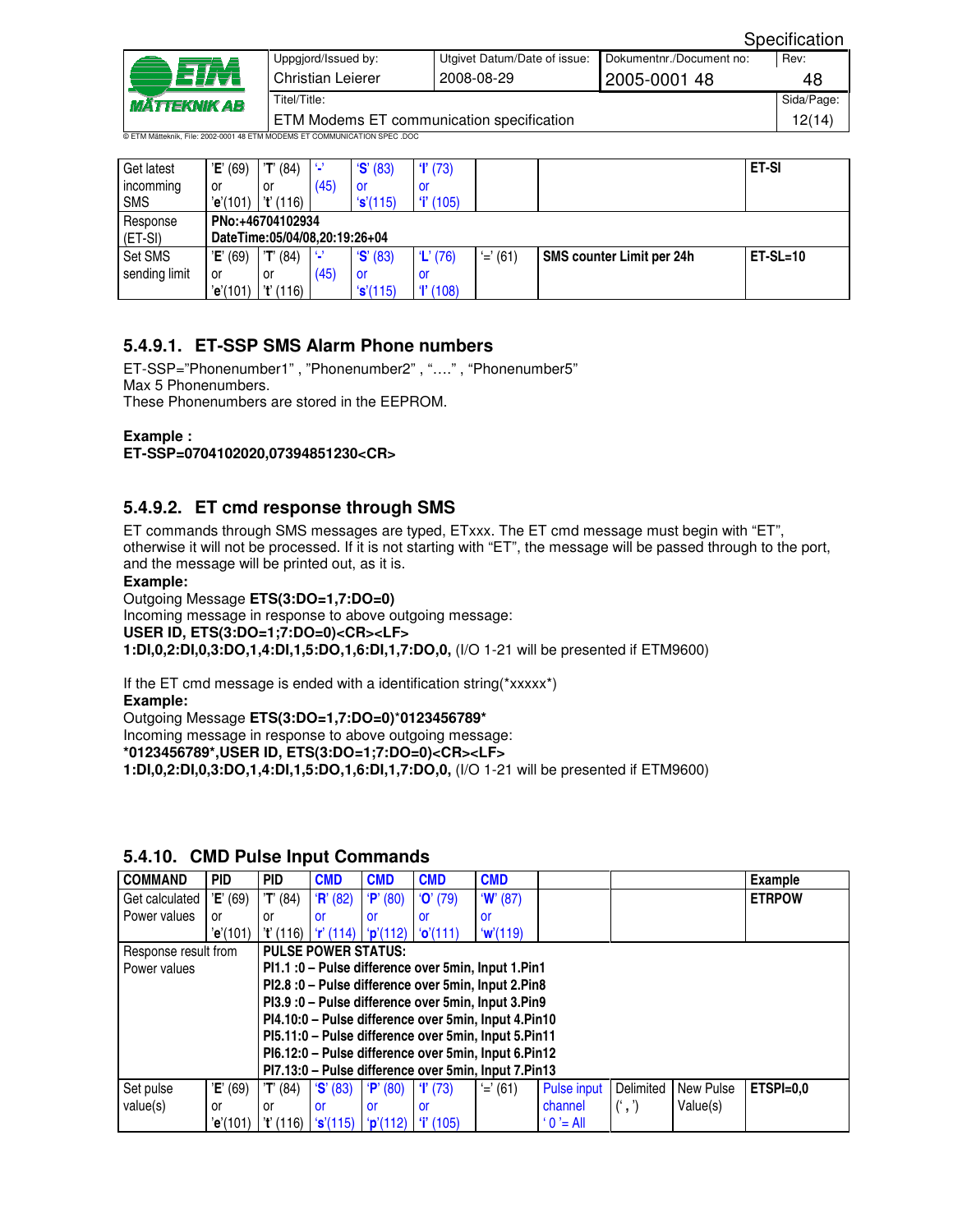|                                                                           |                                           |                              |                          | Specification |  |  |
|---------------------------------------------------------------------------|-------------------------------------------|------------------------------|--------------------------|---------------|--|--|
|                                                                           | Uppgjord/Issued by:                       | Utgivet Datum/Date of issue: | Dokumentnr./Document no: | Rev:          |  |  |
| <b>MÄTTEKNIK AB</b>                                                       | <b>Christian Leierer</b>                  | 2008-08-29                   | 2005-0001 48             | 48            |  |  |
|                                                                           | Sida/Page:<br>Titel/Title:                |                              |                          |               |  |  |
|                                                                           | ETM Modems ET communication specification |                              | 13(14)                   |               |  |  |
| © ETM Mätteknik, File: 2002-0001 48 ETM MODEMS ET COMMUNICATION SPEC .DOC |                                           |                              |                          |               |  |  |

| Show Pulse                                                                                | 'E' (69)                                                                      | 'T' (84)  | $\mathbf{R}'(38)$    | P' (80)        |                                            |  |                                                                                              | ET&P |
|-------------------------------------------------------------------------------------------|-------------------------------------------------------------------------------|-----------|----------------------|----------------|--------------------------------------------|--|----------------------------------------------------------------------------------------------|------|
| Status                                                                                    | or                                                                            | or        |                      | or             |                                            |  |                                                                                              |      |
|                                                                                           | 'e'(101)                                                                      | 't' (116) |                      | <b>p'(112)</b> |                                            |  |                                                                                              |      |
| Response result from                                                                      |                                                                               |           | <b>PULSE STATUS:</b> |                |                                            |  |                                                                                              |      |
| <b>Pulse Status</b>                                                                       |                                                                               |           |                      |                | PI CHS:n – Number of pulse channels to log |  |                                                                                              |      |
|                                                                                           |                                                                               |           |                      |                |                                            |  | PI LOGC:n / x – Log Counter. n : Number of logged pulses / x : Total number of pulses to log |      |
|                                                                                           |                                                                               |           |                      |                |                                            |  | P11.1 :000000000* – Pulse Input 1. Pin1, followed by a '*' if ON, else nothing               |      |
|                                                                                           | PI2.8 :000000000* – Pulse Input 2.Pin8, followed by a '*' if ON, else nothing |           |                      |                |                                            |  |                                                                                              |      |
| PI3.9 :000000000 <sup>*</sup> – Pulse Input 3.Pin9, followed by a '*' if ON, else nothing |                                                                               |           |                      |                |                                            |  |                                                                                              |      |
| $P14.10:000000000 -$ Pulse Input 4. Pin10, followed by a '*' if ON, else nothing          |                                                                               |           |                      |                |                                            |  |                                                                                              |      |
|                                                                                           |                                                                               |           |                      |                |                                            |  | PI5.11:000000000 - Pulse Input 5.Pin11, followed by a '*' if ON, else nothing                |      |
|                                                                                           |                                                                               |           |                      |                |                                            |  | PI6.12:000000000 – Pulse Input 6.Pin12, followed by a '*' if ON, else nothing                |      |
|                                                                                           |                                                                               |           |                      |                |                                            |  | PI7.13:000000000 - Pulse Input 7.Pin13, followed by a '*' if ON, else nothing                |      |

## **5.4.11. CMD Alarm Commands**

| Get Alarm      | 'E' (69) | 'T' (84)             | -9   | 'A' (65)   | $\mathcal{X}'(38)$ | V(86)  | ET-A&V |
|----------------|----------|----------------------|------|------------|--------------------|--------|--------|
| status profile | or       | or                   | (45) | . or       |                    | .or    |        |
|                | 'e'(101) | l 't' (116)          |      | $'a'$ (97) |                    | V(118) |        |
| Response       |          | <b>ALARM STATUS:</b> |      |            |                    |        |        |
| (ET-A&V)       | AC:0     |                      |      |            |                    |        |        |

# **6. PART IDENTIFICATION NUMBER**

Part Identification numbers are ID numbers of hardware or software.

## **6.1. Request for part Identification Number**

This is the request message for Identification numbers.

#### **Part Type**

- $\bullet$  0 = Hardware ID number
- $\bullet$  1 = Main Software ID number
- 2 = Bootloader Software ID number
- $\bullet$  3 = Hardware Model number

#### **Requested part number**

This is the number of the wanted part type.

The request for part identification number command format:

| <b>COMMAND</b>   | <b>PID</b>   | <b>PID</b>   | <b>CMD</b> | <b>CMD</b>       | <b>Part Type</b> | <b>Example</b>        |
|------------------|--------------|--------------|------------|------------------|------------------|-----------------------|
| Read part number | 'E' (69)     | 'T' (84)     | H' (82)    | P' (80)          | 0.1, 2.3         | ETRP0                 |
|                  | . or         | or           | OI         | O                |                  | <b>Read Hardware</b>  |
|                  | (101)<br>'e' | (116)<br>,,, | r(114)     | <b>p</b> ' (112) |                  | identification number |

#### **6.2. Response to part Identification Number Request**

Response to request for part identification number

This is the response message for part identification numbers.

#### **Part type**

- $\bullet$  0 = Hardware ID number
- $\bullet$  1 = Main Software ID number
- 2 = Bootloader Software ID number
- $\bullet$  3 = Hardware Model number

This shall be the same value as 'Part Type' in the request message.